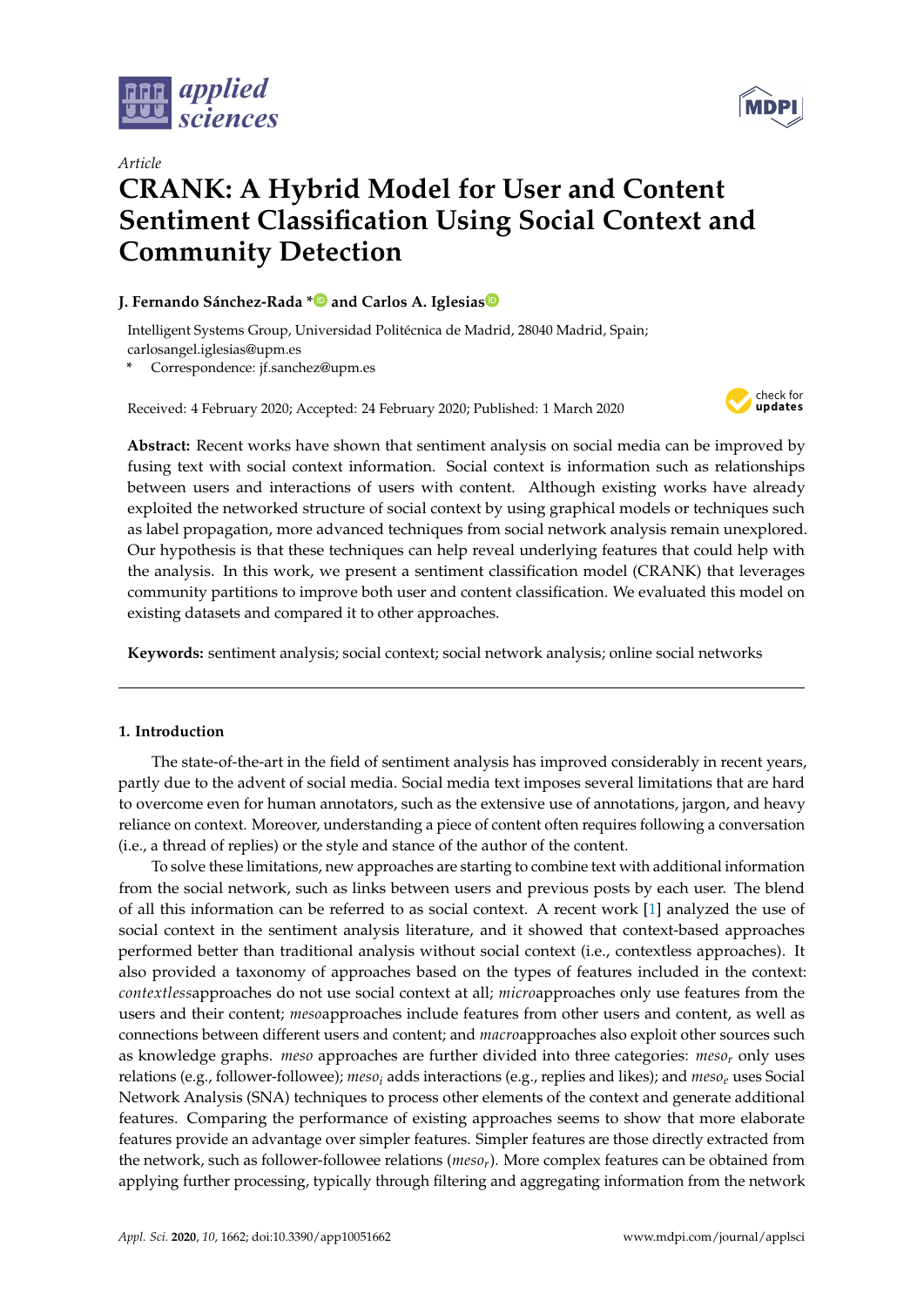(*meso<sup>i</sup>* ), or through SNA techniques such as calculating user centrality or unsupervised community detection (*mesoe*). Unfortunately, these features remain mostly unexplored and show higher variability. This work is motivated by the following hypotheses about the use of social context:

<span id="page-1-1"></span>**Hypothesis 1.** *meso features improve user classification in the absence of micro features.*

<span id="page-1-3"></span>**Hypothesis 2.** *micro features improve content classification over pure contextless features.*

<span id="page-1-4"></span>**Hypothesis 3.** *meso features improve content classification in the absence of micro features.*

<span id="page-1-2"></span>**Hypothesis 4.** *meso<sup>e</sup> , and community detection in particular, can improve classification compared to only using meso<sup>i</sup> and meso<sup>r</sup> features.*

As a result, we propose a model to classify both users and content using social context. In our evaluation, we will test whether our proposal supports these hypotheses.

The social context used in our model consists of a set of users and content for a topic, as well an authorship relation between content and users, and a form of interaction or relation between users. Moreover, some of the users and content have known sentiment labels. Through community detection, we generate a network of users that belong to the same community. This network is then used to estimate the sentiment of the missing labels for users and content, i.e., it performs both user-level and content-level classification.

The estimation is based on maximizing a metric that is inspired by sentiment consistency and homophily theories. Sentiment consistency implies that the sentiment of a user on a given topic is stable over time. The homophily theory dictates that similar users are more likely to form connections. In our case, two users are similar if they share the same sentiment on a given topic.

The classification model is based on an earlier model by Pozzi et al. [\[2\]](#page-19-1), which our model improves in two significant ways: (1) it can be used for content-level classification, and (2) in addition to using the raw relations from the social network, it can also use community detection to find weak relations between users.

The rest of the paper is structured as follows: Section [2](#page-1-0) covers related works and concepts; Section [3](#page-5-0) describes the classification model; Section [4](#page-9-0) is dedicated to a description of the datasets used for evaluation and how they have been enriched with social context; Section [5](#page-10-0) presents the evaluation of the model; Section [6](#page-18-0) closes with our conclusions and future lines of work.

## <span id="page-1-0"></span>**2. Related Work**

This section summarizes the state-of-the-art in the fields of sentiment analysis and Social Network Analysis (SNA). It also provides a summary of the definitions and nomenclature on social context.

#### *2.1. Sentiment Analysis*

Sentiment analysis, or the process of assessing attitudes expressed in text, is hardly a new field, but its popularity has grown due to the increasing availability and popularity of opinion-rich resources such as online review sites and personal blogs [\[3\]](#page-19-2).

The approaches in this field can be grouped into three main categories: lexicon-based, machine learning-based, and hybrid [\[4\]](#page-19-3). In this section, we will focus on lexicon and machine learning-based approaches, as hybrid approaches use a combination of both.

Lexicon-based approaches are potentially the simplest. They estimate the sentiment of a text using a lexicon, or associations of lexical entries (e.g., words) in a domain with one or more sentiments. Machine learning approaches apply a predictor on a set of features that represent the input. The predictors used for sentiment analysis are not very different from those used in other areas. The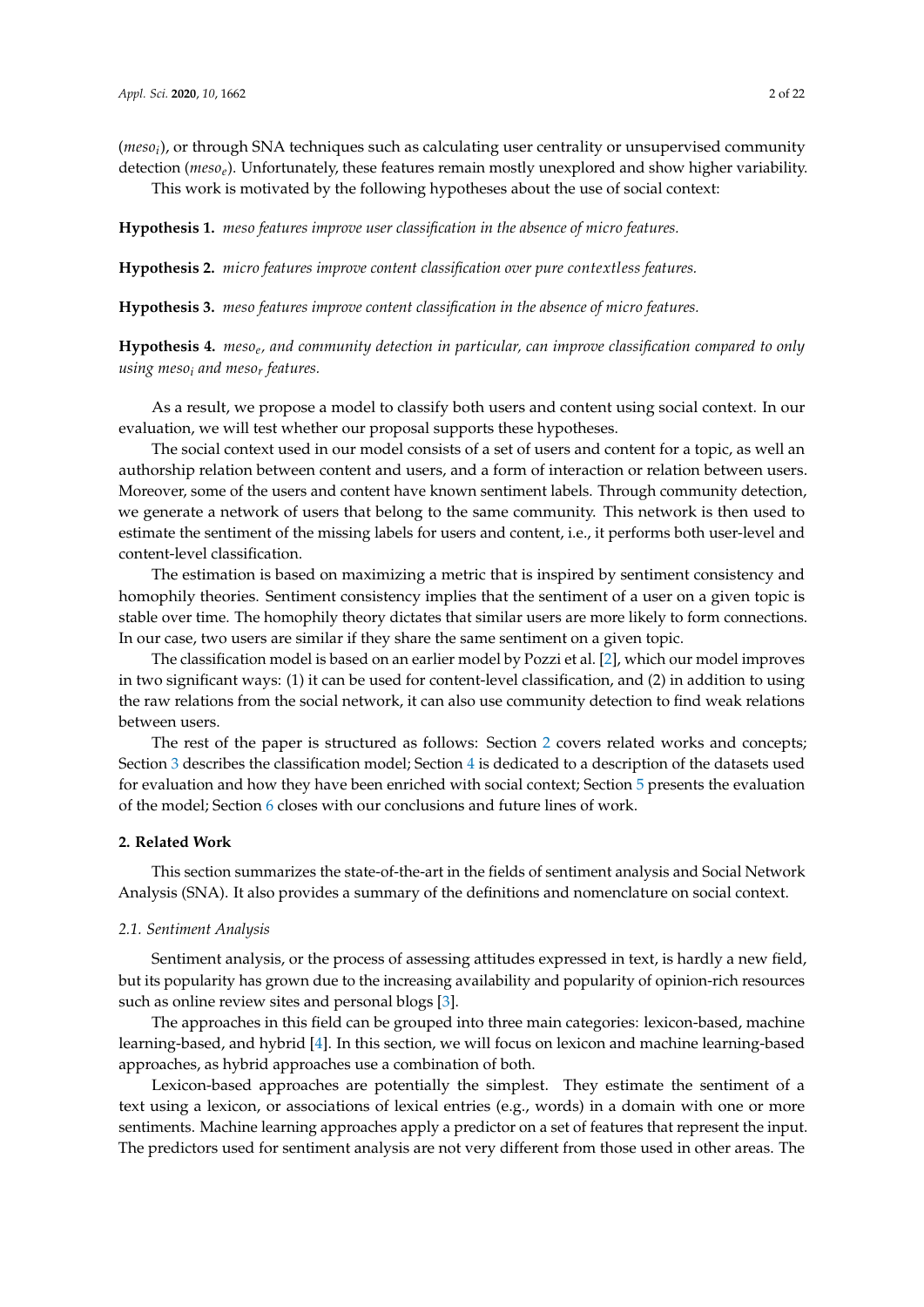complexity lies in extracting useful features from the text, curating them, and applying them with the appropriate predictor [\[5\]](#page-19-4).

Lexicon-based approaches are heavily limited by the quality of the lexicon at hand, and creating consistent and reliable lexicons for a domain is an onerous task [\[6\]](#page-19-5). As a consequence, pure lexicon techniques are seldom used. Instead, lexicons typically are combined with machine learning techniques [\[7–](#page-19-6)[11\]](#page-19-7). Hence, machine learning techniques and hybrid approaches dominate the state-of-the-art [\[12–](#page-19-8)[14\]](#page-20-0),

Machine learning techniques can use different types of features for their predictions. These features are manually crafted and picked for the specific application. The simplest types of features, which rely solely on lexical and syntactical information (e.g., bag-of-words, syntactic trees), are often referred to as surface forms. Surface forms can also be combined with other prior information, such as lexicons with word sentiment polarity [\[7–](#page-19-6)[11\]](#page-19-7). Some lexicons also include non-words such as emoticons [\[15,](#page-20-1)[16\]](#page-20-2) and emoji [\[17\]](#page-20-3). The combination of the resulting features is fed into a classifier, which can be trained on a known dataset or part of it.

The main disadvantage of these approaches is that each feature needs to be conceived of and added by an operator. Although there are processes to select the most informative (i.e., best) features for a given combination of dataset and classifier, the problem of finding and calculating new features still remains.

In contrast, deep learning techniques can automatically learn complex features from data. New approaches based on deep learning have shown excellent performance in sentiment analysis in recent years [\[18,](#page-20-4)[19\]](#page-20-5). The downside is that they usually require large amounts of data, which is not always available. They also raise other concerns such as interpretability [\[20](#page-20-6)[,21\]](#page-20-7) or the inability of a model to adapt to deal with edge cases [\[20\]](#page-20-6). In the realm of Natural Language Processing (NLP), most of the focus is on learning fixed-length word vector representations using neural language models [\[22\]](#page-20-8). These representations, also known as word embeddings, can then be fed into a deep learning classifier or used with more traditional methods. One of the most popular approaches in this area is word2vec [\[23\]](#page-20-9). Although training these models requires enormous amounts of data and fair amounts of computation, there are several publicly available models that have already been trained on large corpora such as Wikipedia.

Lastly, it is also possible to combine independent predictors to achieve a more accurate and reliable model than any of the predictors on their own. This approach is known as ensemble learning. Many ensemble methods have been previously used for sentiment analysis. An exciting new application of ensemble methods is the combination of traditional classifiers based on feature selection and deep learning approaches [\[12\]](#page-19-8).

#### *2.2. Social Network Analysis*

Social Network Analysis (SNA) is the investigation of social structures through a combination of social science and graph theory [\[24\]](#page-20-10). It provides techniques to characterize and study the connections and interactions between people, using any kind of social (human) network. The mathematical analysis of a social network using graph theory predates the appearance of Online Social Network (OSN) by more than a hundred years. The same techniques have been applied successfully on other types of social networks such as citation networks in academia and call records in mobile networks.

Through SNA techniques, it is possible to extract useful information from a social network, such as chains of influence between users, groups of like-minded users, or metrics of user importance. This information may be useful for many applications, including sentiment analysis. There are several ways in which SNA techniques can be exploited in sentiment analysis, but the analysis of current approaches [\[1\]](#page-19-0) shows that they can be grouped into one of two categories: those that transform the network into metrics or features that can be used to inform a classifier and those that limit the analysis to certain groups or partitions of the network.

A simple example of metrics provided by SNA could be user's follower in-degree (number of users that follow the user) and out-degree (number of users followed by the user), which could be used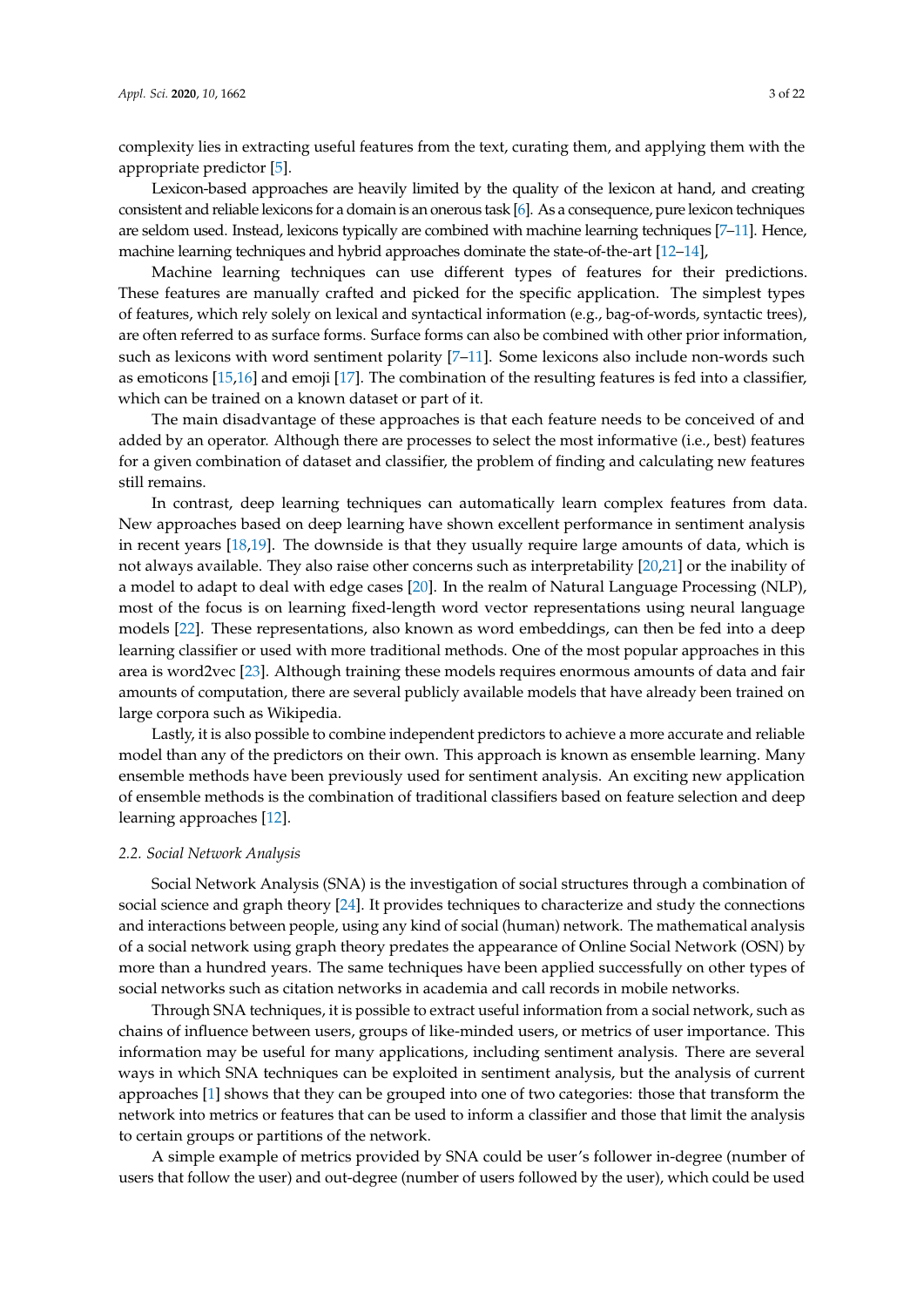as features for each user [\[25\]](#page-20-11). However, these metrics are not very rich, as they only cover users directly connected to a user, and they do so in a very naive way: all connections are treated equally. Other more sophisticated metrics could be used instead of in-/out-degree, such as centrality, a measure of the

importance of a node within a network topology, or PageRank, an iterative algorithm that weights connections by the importance of the originating user. Several works have introduced alternative metrics for user and content influence in a network [\[26](#page-20-12)[,27\]](#page-20-13).

The second category of approaches is what is known either as network partition or as community detection, depending on whether the groupings may overlap. Intuitively, community detection aims to find subgroups within a larger group. This grouping can be used to inform a classifier or to limit the analysis to relevant groups only. More precisely, community detection identifies groups of vertices that are more densely connected to each other than to the rest of the network [\[28\]](#page-20-14). The motivation is to reduce the network into smaller parts that still retain some of the features of the bigger network. These communities may be formed due to different factors, depending on the type of link used to connect users, and the technique used to detect the communities. Each definition has its own set of characteristics and shortcomings. For instance, if users are connected after messaging each other, community detection may reveal groups of users that communicate with each other often [\[29\]](#page-20-15). By using friendship relations, community detection may also provide the groups of contacts of a user [\[30\]](#page-20-16).

Other publications [\[28,](#page-20-14)[31\]](#page-20-17) cover further details of the different definitions of community and algorithms to detect them.

## *2.3. Social Context*

Social context [\[1\]](#page-19-0) is the collection of users, content, relations, and interactions that describe the environment in which social activity takes place. It encapsulates the frame in which communication in social media takes place.

Social context is used in sentiment analysis for two reasons that are subtly different. First, it can be used to compensate for implicit elements in the text. An example of this is how slang, abbreviations, or semantic variations can be detected and accounted for in the classification. Humans apply a similar process when trying to understand content. Content authors also unconsciously rely on this fact, and they assume certain prior knowledge. The second motivation to add social context is that it may help correct ambiguity or situations where textual queues are lacking. For example, a classifier may use the sentiment of earlier posts by the user and similar users on the same topic.

For the sake of clarity and for the ease of comparison with other works, we will employ the following general definition of social context [\[1\]](#page-19-0):

$$
SocialContext = \langle C, U, R, I \rangle \tag{1}
$$

where: *U* is the set of content generated; *C* is the set of users; *I* is the set of interactions between users, and of users with content; *R* is the set of relations between users, between pieces of content, and between users and content.

Figure [1](#page-4-0) provides a graphical representation of the possible links between entities of the two available types. Users may interact (*i*) with other users ( $I^u$ ) or with content ( $I^c$ ).

$$
I \equiv \{i_t \mid t \in Ti\} = I^u \cup I^{uc} \tag{2}
$$

$$
I_t^u = \{ i_{t, u_i, u_j, i}^u \mid u_i, u_j \in U, t \in T_{i, u} \}
$$
\n(3)

$$
I_t^{uc} = \{ i_{t, u_i, u_{j}, i}^{uc} \mid u_i \in U, c_j \in C, t \in T_{i,uc} \}
$$
\n(4)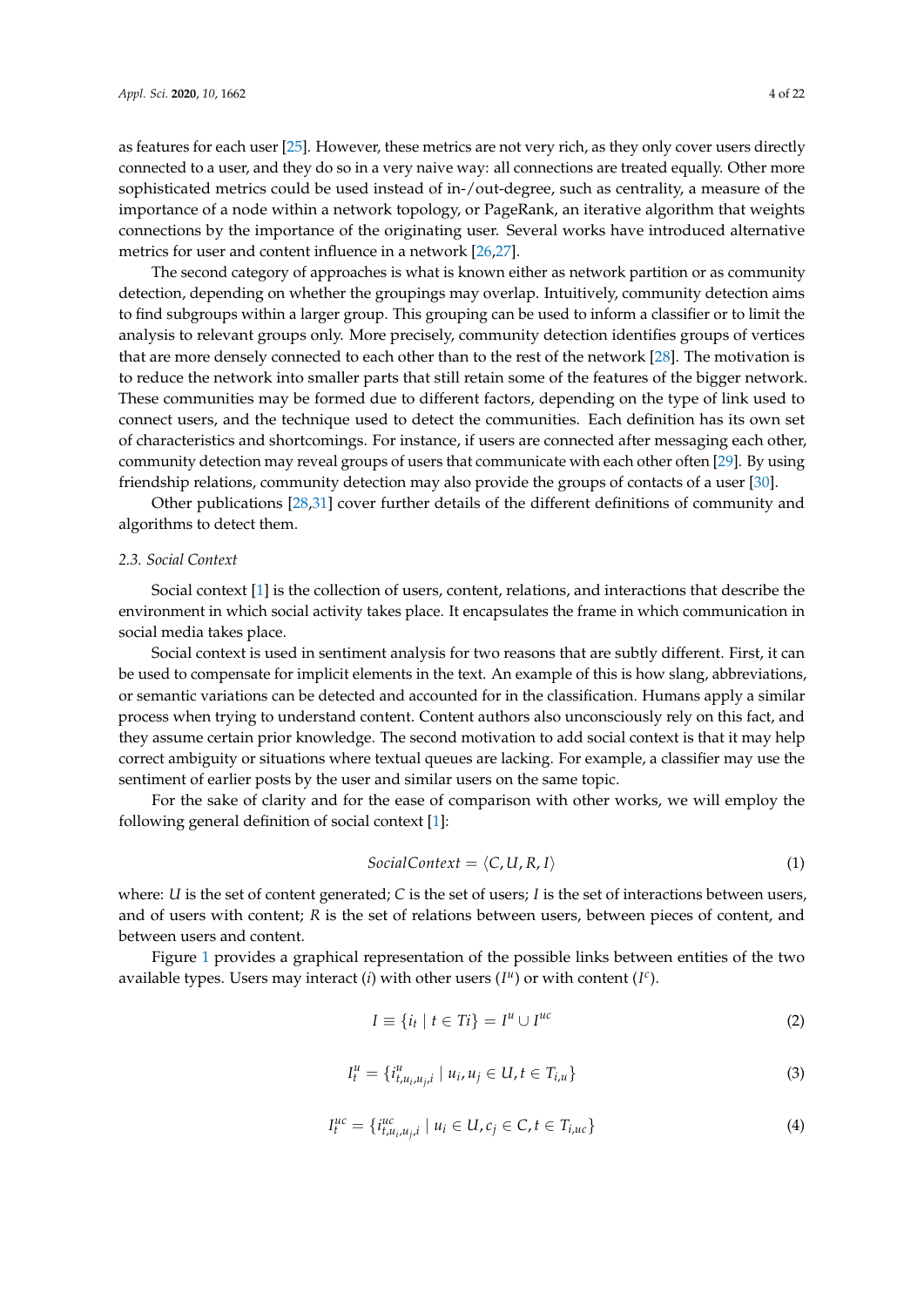<span id="page-4-0"></span>

Figure 1. Model of social context, including: content (C), users (U), relations ( $R^c$ ,  $R^u$ , and  $R^{uc}$ ), and interactions ( $I^u$  and  $I^{uc}$ ).

Relations (*R*) can link any two elements: two users ( $R^u$ ), a user with content ( $R^{uc}$ ), or two pieces of content  $(R^c)$ .

$$
R \equiv \{r_t \mid t \in T_r\} = R^u \cup R^{uc} \cup R^c \tag{5}
$$

$$
R_t^u = \{r_{t, u_i, u_j}^u \mid u_i, u_j \in U, u_i \neq u_j, t \in T_{r, u}\}\tag{6}
$$

$$
R_t^{uc} = \{r_{t,u_i,c_j}^{uc} \mid u_i \in U, c_j \in C, t \in T_{r,uc}\}\tag{7}
$$

$$
R_t^c = \{r_{t,c_i,c_j}^c \mid c_i, c_j \in C, c_i \neq c_j, t \in T_{r,c}\}\tag{8}
$$

where  $T_{a,b}$  are the types of elements  $A^b$ , e.g.,  $T_{i,\mu c}$  are the types of interactions between users and content  $(I^{uc})$ .

From these definitions, it is obvious that interactions and relations are very similar, and a network of users and content can be created using either one or both of them. In the parts of the model where a relation  $(R)$  or an interaction  $(I)$  can be used, the term edge  $(E)$  can be used instead.

There are countless ways to construct a social context for the piece of text, depending on the types of information included and how it is gathered. The richness of context influences the type of analysis that can be performed. For the sake of comparison, the ways in which social context is constructed and analyzed can be grouped into one of several categories, according to a taxonomy of approaches [\[1\]](#page-19-0). The categories are, from simpler to more complex: *micro* approaches, in which only one user is included along with the content he or she created; *meso* approaches, which also add other users and relations or interactions with them; and *macro* approaches, which include information from outside the OSN, such as facts or encyclopedic knowledge. The *meso* level is further divided: *meso<sup>r</sup>* only uses relations; *meso<sup>i</sup>* also includes interactions; and *meso<sup>e</sup>* adds information from social network analysis, such as partitions, modularity, or betweenness.

#### <span id="page-4-1"></span>*2.4. Sentiment Analysis Using Social Context*

This section provides a brief summary of works that have leveraged social context for sentiment analysis, following the taxonomy of approaches by Sánchez-Rada and Iglesias [\[1\]](#page-19-0).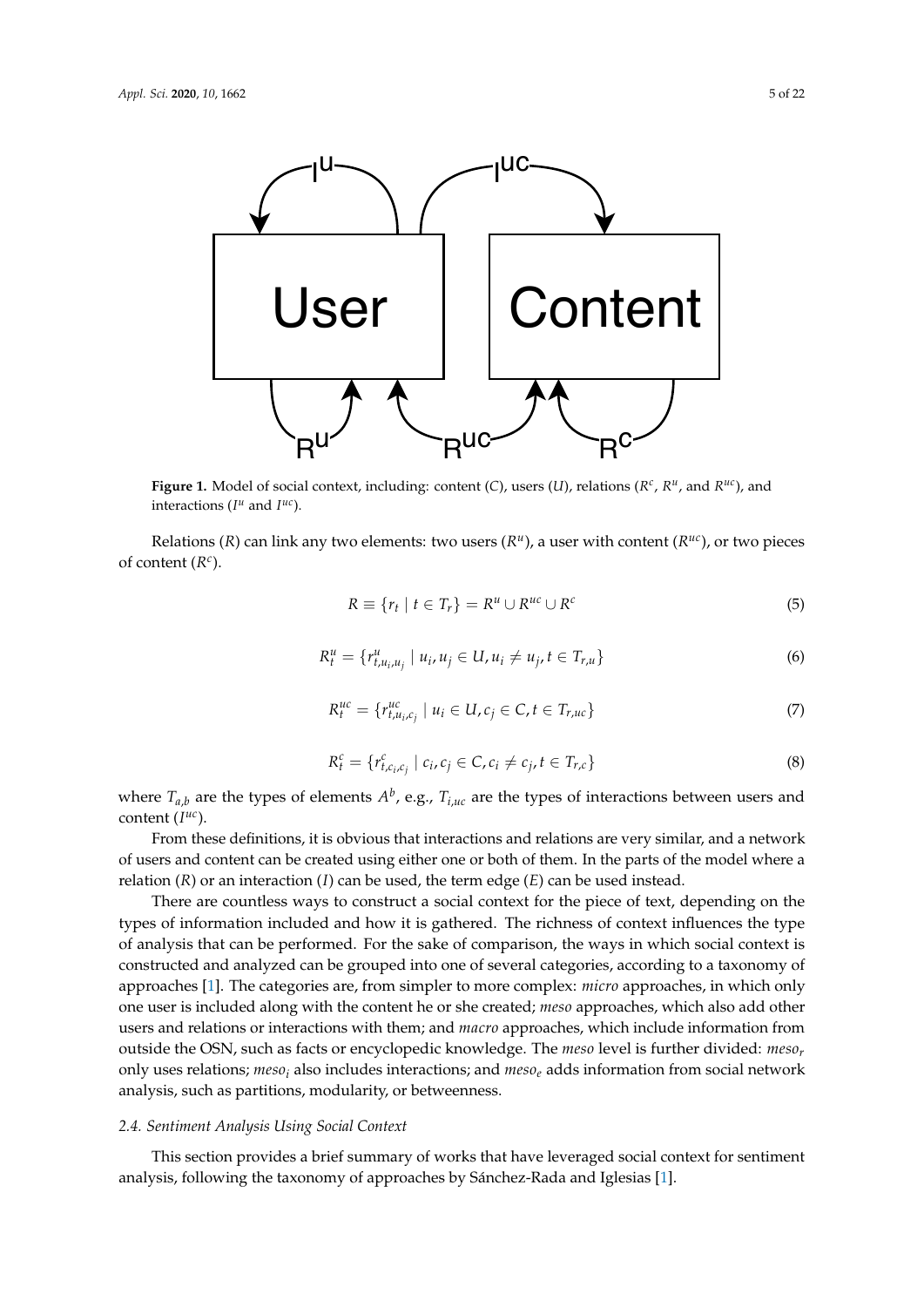Tan et al. [\[32\]](#page-20-18) was one of the first works to incorporate social context information, which the authors called heterogeneous graph on topic, to infer (user) sentiment. The underlying ideas behind that work were user consistency and homophily. A function to measure each of those attributes was provided, and the model tried to maximize the overall value. The authors compared alternative ways to construct the user network, using variations of follower-followee relations and direct replies (interactions). However, the approach could be categorized as *meso<sup>r</sup>* , for two reasons. Firstly, in their work, relations and interactions yielded similar results. Secondly, in the original, formulation edges (relations or interactions) were not weighted, so users were influenced equally by all their neighbors. Interactions were bound to be noisy, and aggregating them in this fashion was likely to provide little or no advantage over a simple relation. The SANTmodel [\[33\]](#page-20-19) follows similar ideas, but for content classification. It is also a *meso<sup>r</sup>* approach that combines sentiment consistency, emotion contagion, and a unigram model in a classifier.

Pozzi et al. [\[2\]](#page-19-1) extended the model by Tan et al. [\[32\]](#page-20-18). Their model used what they called an approval network, which effectively added weights for edges between users. The rationale for that change was that friendship did not imply approval and that a weighted network of interactions should better capture emotion contagion. This addition invalidated the two reasons for not considering it a *meso<sup>i</sup>* approach.

Other models have exploited community detection, which included them into the *meso<sup>e</sup>* category. An example is Xiaomei et al. [\[34\]](#page-20-20), which incorporated weak dependencies between microblogs, using community detection (different algorithms) on a network of microblogs. In their work, microblogs were connected if their authors were (i.e., there was a follower-followee relation).

## <span id="page-5-0"></span>**3. Sentiment Classification**

The sentiment classification task consists of finding all the sentiment labels for users  $(L^u = \{l_i^u |$  $u_i \in U$ }) and content ( $L^c = \{l_i^c \mid c_i \in C\}$ ) in a given social context, where the labels of a sub-set of users  $(B^u)$  and a sub-set of content  $(B^c)$  are known in advance. The social context is made up of a set of content (*C*), a set of users (*U*), relations between both users and content (*R*), and interactions between users and content (*I*). This is illustrated in Figure [2,](#page-6-0) where relations and interactions are simplified as undirected edges between nodes (i.e., users and content). For the sake of simplicity, we will only consider two possible labels: positive and negative. However, the model can be used with an arbitrary number of labels.

To solve the classification problem, we propose a classification model that uses a combination of a probability model for a given configuration of user and content labels and a classification algorithm that finds the set of labels with the highest probability. In other words, we define a metric that, based on a given social context, estimates the likelihood that users and content are labeled in a specific configuration. The metric incorporates homophily and consistency assumptions. It also involves several parameters that need to be adjusted or trained. We propose a classification method that estimates the parameters and the labels at the same time, by employing a modified version of SampleRank [\[35\]](#page-20-21), an algorithm to estimate parameters in complex graphical models.

Both the probability model and the classification algorithm were based on two earlier works [\[2](#page-19-1)[,32\]](#page-20-18), which are described in Section [2.4.](#page-4-1) However, this section does not assume prior knowledge of these models.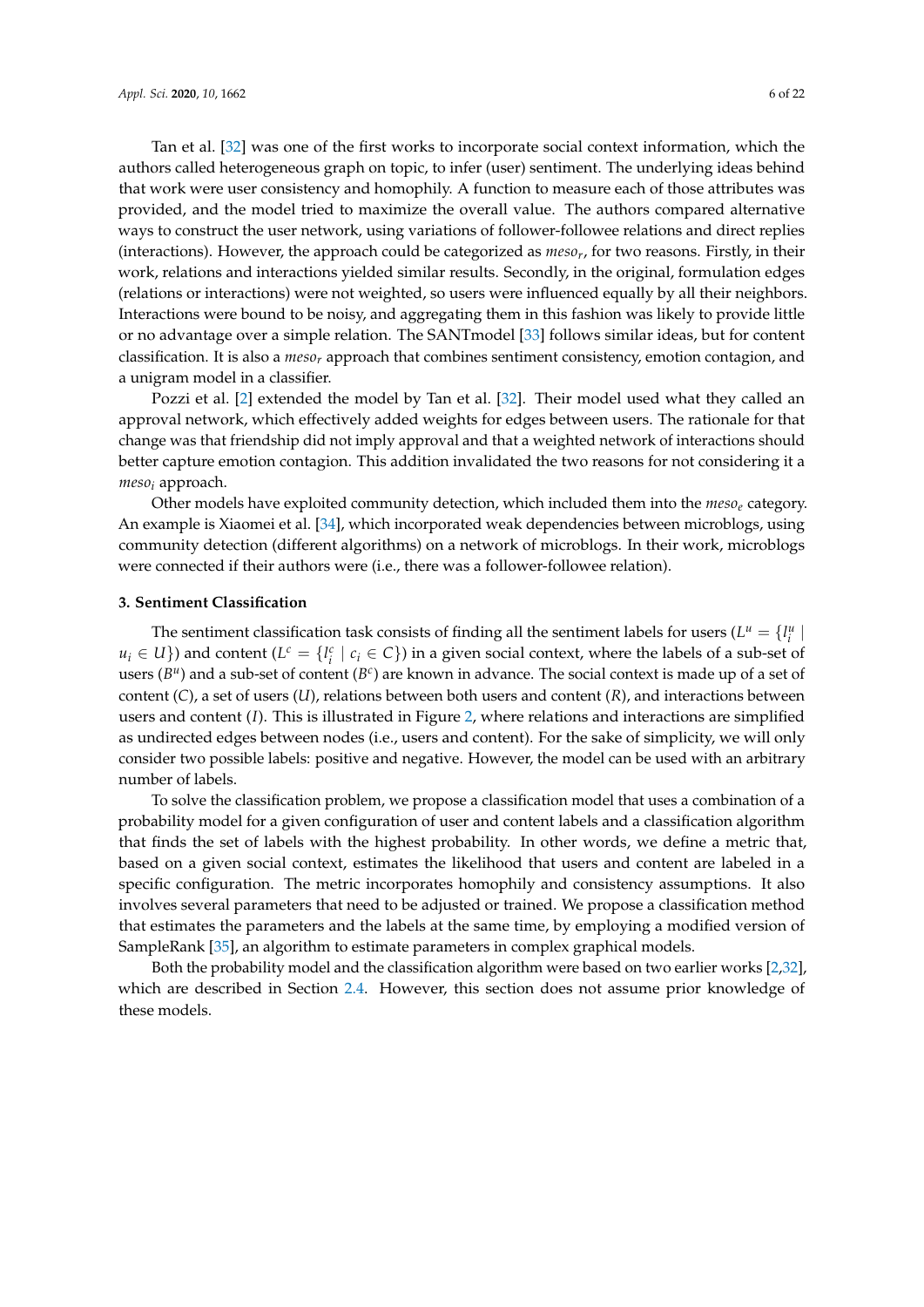<span id="page-6-0"></span>

**Figure 2.** Problem definition. The task is to predict the missing labels. **Figure 2.** Problem definition. The task is to predict the missing labels.

#### $2.1.1$  To classification problem, we problem, we provide that uses a combination of a combination of a combination of a combination of a combination of a combination of a combination of a combination of a combination of *3.1. Probability Model*

In order to find the best configuration of user and content labels, the classification model uses<br>
In order to find the best configuration of user and content labels, the classification model uses This probability model was based on the Markov assumption that the sentiment of user  $u_i$  ( $l_i^u$ ) is influenced only by the sentiment of every piece of content  $c_i$  ( $l_j^c$ ) authored by the user ( $P_i$ ) and the sentiment labels of its neighbors in the network  $(N_i)$ . Likewise, the sentiment of a piece of content  $c_i$  $(l_i^c)$  is influenced by the sentiment label of its author. The label of a node (i.e., user or piece of content) Labeled users  $(B^u)$  and content  $(B^c)$  are assigned a higher weight or influence on global probability. a probability model that estimates the likelihood of a given distribution of user and content labels. may or may not be known in advance. If a label for a node is known, that node is said to be labeled.

The model is defined as follows. Let  $l_i^u$  be the label for user  $u_i$ , and let  $L^u$  be the vector of labels for all users. Let  $l_i^c$  be the label for content  $u_c$  and  $L^c$  be the vector of labels for all content. To simplify our notation, we will also use  $P_i$  as the subset of content that has been authored by user  $u_i$  and  $N_i$  as the subset of users who are connected to user  $u_i$  in the social context graph. Two users are connected when there is an edge between them, which can be chosen from the different types of relations and interactions available in the context, i.e.,  $\{u_i, u_j\} \in E$ ,  $E \in \{R, I\}$ . The probability of a configuration of labels  $(L^u, L^c)$  is given by Equation  $(9)$ :

<span id="page-6-1"></span>
$$
log(P(L^u, L^c)) = \sum_{u_i \in U} \sum_{c_j \in P_i} \mu(l_i^u, l_j^c) \frac{\rho_u(u_i) \cdot \rho_c(c_j)}{|P_i|} + \sum_{u_j \in N_i} \lambda(l_i^u, l_j^u) \frac{\rho_{neigh} \cdot e_{i,j}}{\sum_{u_k \in N_i} e_{i,k}} e_{i,j} - log(Z)
$$
\n(9)

where *ρneigh* is a constant that controls the weight of the effect of neighboring users, *ρ<sup>u</sup>* and *ρ<sup>c</sup>* determine the weight of each piece of content and each user, respectively, and *ei*,*<sup>j</sup>* is the weight of the edge between neighboring users *u<sup>i</sup>* and *u<sup>j</sup>* . The value of *µ*(*α*, *β*) and *lambda*(*α*, *β*) models how a node labeled *β* affects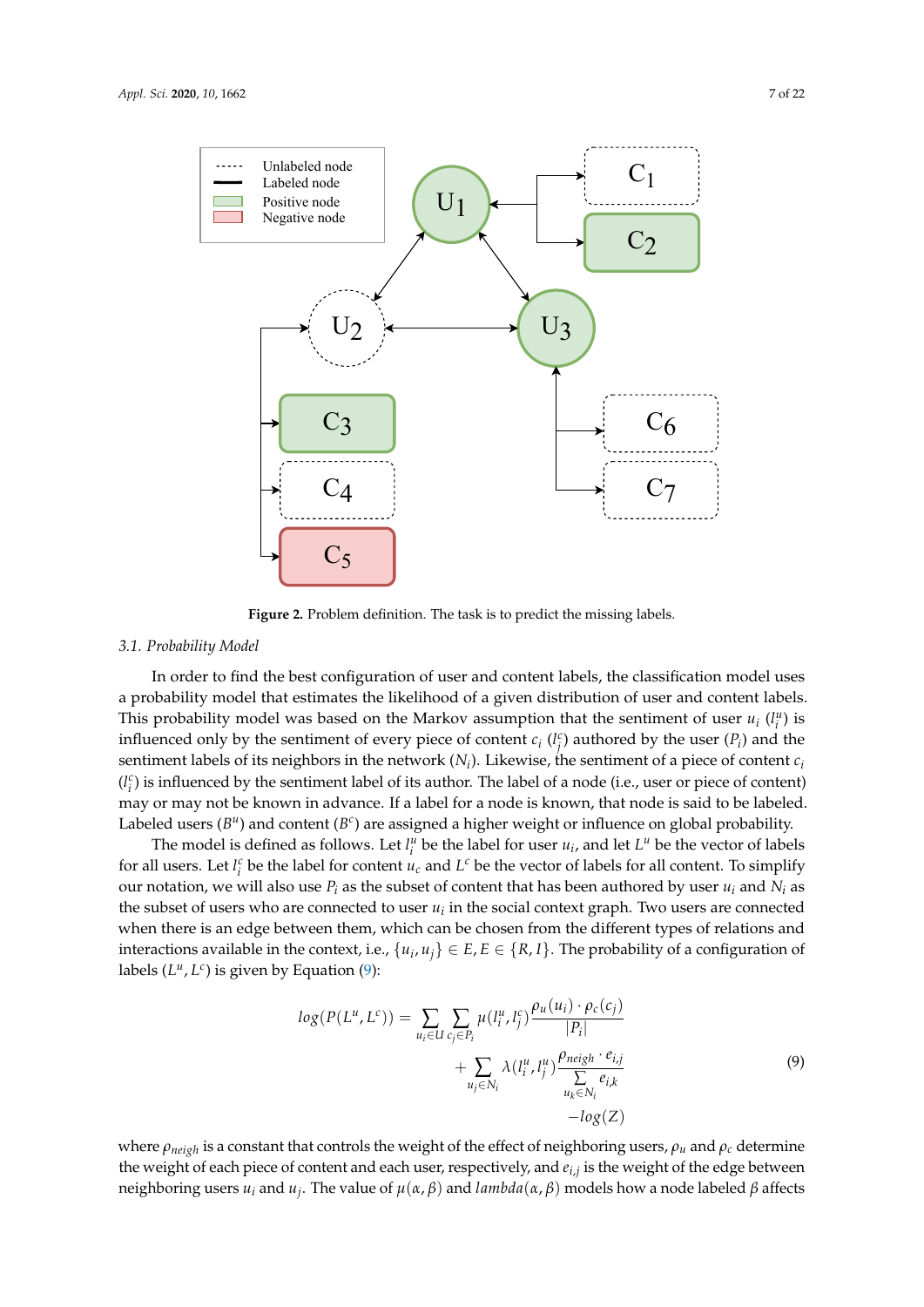a node labeled  $\alpha$  ( $\alpha$ ,  $\beta \in$  *Polarities*). For the typical case, where *Polarities* = {*positive*, *negative*},  $\mu$ and  $\lambda$  can be thought of as an array with four values, one per combination of the two polarities. For instance, the value of *µpositive*,*positive* is the weight given to positive content by positive users.

The weight of a specific user is controlled through  $\rho_u$  (Equation [\(10\)](#page-7-0)), and  $\rho_c$  (Equation [\(11\)](#page-7-1)) controls the weight of each piece of content. The values of both functions depend on whether the label for the specific user and or content is known a priori. For users with a known sentiment, the weight is *ρlabeled*, and for unknown values, it is *ρunlabeled*. Based on previous works [\[2,](#page-19-1)[32\]](#page-20-18), we use the following values:  $\rho_{u, labeled} = \rho_{c, labeled} = 1$ ,  $\rho_{u, unlabeled} = \rho_{c, unlabeled} = 0.2$ Once again,  $e_{i,j}$  is the weight of the edge between users  $u_i$  and  $u_j$ . Intuitively, this allows for some specific edges to represent stronger bonds and, hence, have a bigger impact on the result. The influence of neighboring agents *ρneigh* is a parameter that can be adjusted.

<span id="page-7-0"></span>
$$
\rho_u(u) = \begin{cases} \rho_{u, labeled} & \text{if } u \in B^u \\ \rho_{u, unlabeled} & \text{otherwise} \end{cases}
$$
\n(10)

<span id="page-7-1"></span>
$$
\rho_c(c) = \begin{cases} \rho_{c, labeled} & \text{if } u \in B^c \\ \rho_{c, unlabeled} & \text{otherwise} \end{cases}
$$
\n(11)

#### *3.2. Parameter Estimation and Classification*

Some parameters in the probability model in the previous section were manually set, such as *ρneigh* or *ρu*,*labeled*, whereas other values were to be calculated. More specifically, the classification process would consist of calculating the values for  $\mu$  and  $\lambda$  and then maximizing the log-likelihood of a given distribution of labels  $(L^u$  and  $L^c$ ).

In order to explain the classification process, it is useful to decompose the log-likelihood into a dot product of a matrix of constants and a function of the set of labels:

$$
log(P(L^u, L^c)) = \phi \cdot \psi(L^u, L^c) - log(Z)
$$
\n(12)

where *φ* (Equation [\(13\)](#page-7-2)) is constant and the value of *ψ* (Equation [\(13\)](#page-7-2)) only depends on the labels and the pre-set parameters. In Equation [\(13\)](#page-7-2), the  $\mu$  and  $\lambda$  functions are represented as matrices, where  $μ_{α,β} = μ(α, β)$ . In Equation [\(14\)](#page-7-3), we simply introduced an auxiliary function,  $γ$  (Equation [\(15\)](#page-7-4)), to separate the summations into components, just like  $\mu$  and  $\lambda$ .

<span id="page-7-2"></span>
$$
\phi = {\mu, \lambda}
$$
 (13)

<span id="page-7-4"></span><span id="page-7-3"></span>
$$
\psi(L^u, L^c) = \left\{ \sum_{u_i \in U} \sum_{c_j \in P_i} \gamma_{\alpha, \beta}(l_i^u, l_j^c) \frac{\rho_u(u_i) \cdot \rho_c(c_j)}{|P_i|}, \right\}
$$
\n
$$
\sum_{u_i \in U} \sum_{u_j \in N_i} \gamma_{\alpha, \beta}(l_i^u, l_j^u) \frac{\rho_{neigh} \cdot e_{i,j}}{\sum\limits_{u_k \in N_i} e_{i,k}} \right\}
$$
\n
$$
\gamma_{\alpha, \beta}(a, b) = \left\{ \begin{aligned} 1: a = \alpha \land b = \beta \\ 0: \text{otherwise} \end{aligned} \right\}
$$
\n(15)

The model is thus trained by inferring the values of  $\phi$  and the *Z* constant. As we explained earlier, the value of *φ* roughly encodes the expected likelihood of finding a given combination of labels for two nodes. For instance, *λpositive*,*positive* is the likelihood of positive content on positive users, which is expected to be lower than  $\lambda_{\text{negative, positive}}$ , under the assumption of consistency. Once these parameters are calculated for a given domain, the classification consists of maximizing the log-likelihood of a given distribution of labels.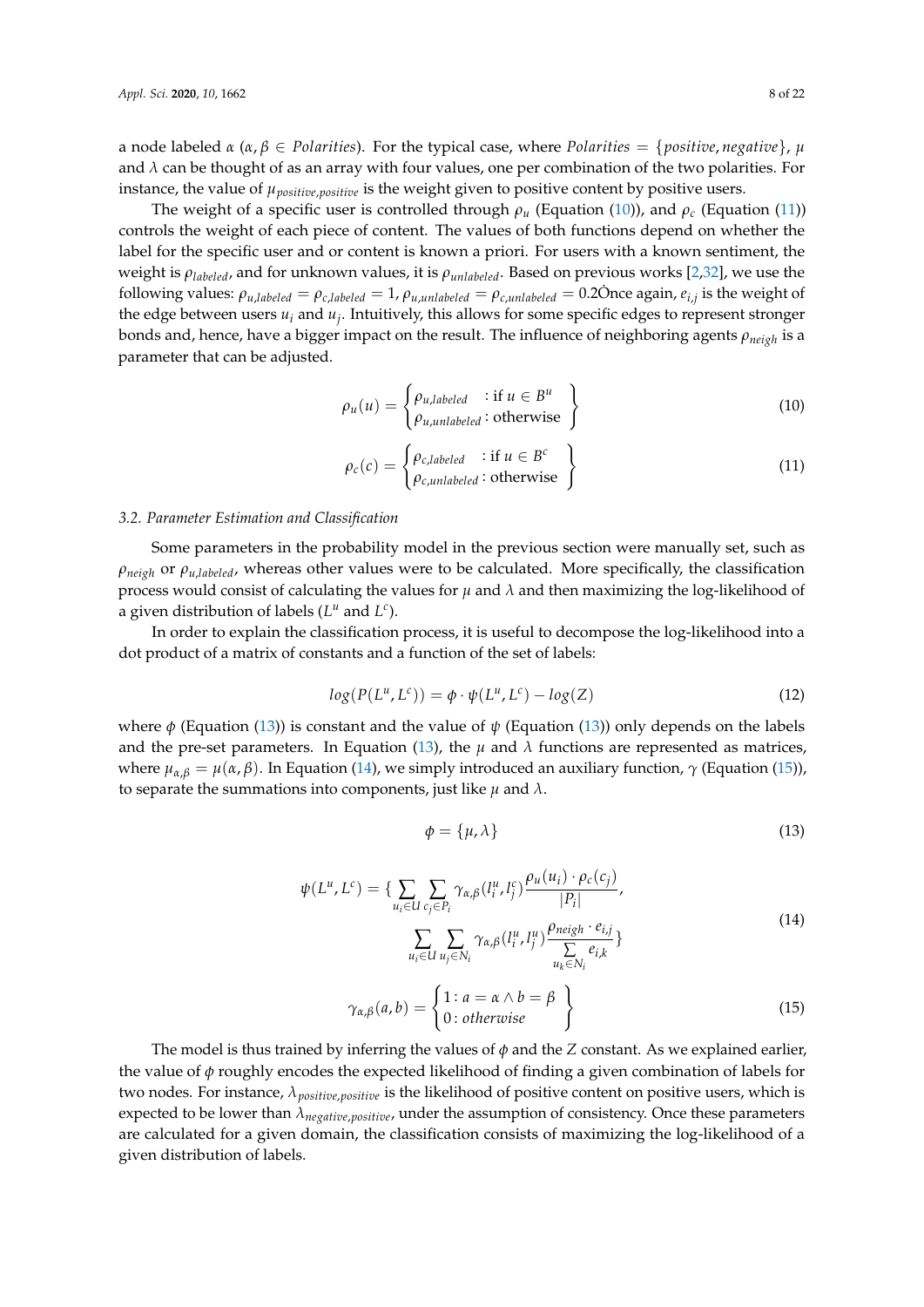SampleRank can be used to determine the value of  $\phi$ , which is divided into  $\mu_{\alpha,\beta}$  and  $\lambda_{\alpha,\beta}$ . Ideally, the value of *Z* could be obtained through regularization, but in practice, this can be costly. This need can be circumvented by using other methods that calculate the labels for all unknown elements, such as loopy belief propagation. Alternatively, some works exploit the fact that SampleRank can also output the set of labels in addition to the value for  $\phi$  [\[2\]](#page-19-1). When used in this manner, training can be interpreted as a search in the space of possible labels, and the log-likelihood function is a heuristic that restricts the search. This method has been used successfully for user classification [\[2\]](#page-19-1), and its main advantage is that it is simpler than using an additional layer of label propagation.

Our proposed classification algorithm (Algorithm [1\)](#page-8-0) is a modified version of SampleRank, which returns the labels for both users and content.

<span id="page-8-0"></span>

|            | Algorithm 1 Sentiment detection.                                                                          |                                                                                                                                                             |
|------------|-----------------------------------------------------------------------------------------------------------|-------------------------------------------------------------------------------------------------------------------------------------------------------------|
|            | Input                                                                                                     |                                                                                                                                                             |
|            | $B_u: \{(u, p) \mid u \in U, p \in$ Polarities $\}$                                                       | ⊳ Known user labels                                                                                                                                         |
|            | $B_c: \{(c, p) \mid c \in C, p \in Polarities\}$                                                          | ⊳ Known content labels                                                                                                                                      |
|            | $E_u: \{(i,j)   i,j \in U\}$                                                                              | $\triangleright$ Edges connecting users                                                                                                                     |
|            | $E_{uc}: \{(u,c) \mid u \in U, c \in C\}$<br>$P: L^N \to \mathbb{R}$                                      | ▷ Edges between users and content<br>▷ Performance (accuracy)                                                                                               |
|            | $\psi: L^N \times P^N \to \mathbb{R}$                                                                     | $\triangleright$ Objective function                                                                                                                         |
|            | Output                                                                                                    |                                                                                                                                                             |
|            | $L_u$                                                                                                     | $\triangleright$ Estimated user labels                                                                                                                      |
|            | $L_c$                                                                                                     | $\triangleright$ Estimated content labels                                                                                                                   |
|            | $\phi$                                                                                                    | $\triangleright$ Learned weights                                                                                                                            |
|            | 1: $E_u \leftarrow CD(E_u)$                                                                               | ▷ Community detection. This is skipped in CrankNoComm                                                                                                       |
|            | 2: $L_u, L_c \leftarrow Random(L_u, L_c)$                                                                 |                                                                                                                                                             |
|            | 3: Stale $\leftarrow$ 0                                                                                   |                                                                                                                                                             |
|            | 4: for step $\leftarrow$ 1 to MaxSteps do                                                                 |                                                                                                                                                             |
| 5:         | $L_{unew}$ , $L_{cnew} \leftarrow Sample(L_u, L_c)$                                                       | $\triangleright$ Randomly modify only one label                                                                                                             |
| 6:         | $\nabla \leftarrow \psi(L_{unew}, L_{chew}B_u, B_c, E_u, E_{uc}) - \psi(L_u, L_c, B_u, B_c, E_u, E_{uc})$ |                                                                                                                                                             |
| 7:         | $\Delta P \leftarrow P(L_{unew}, L_{cnew}) - P(L_u, L_c)$                                                 |                                                                                                                                                             |
| 8:         | if $\phi \cdot \nabla > 0 \wedge \Delta P < 0$ then                                                       | $\triangleright$ Performance is worse, objective is better                                                                                                  |
| 9:         | $\phi \leftarrow \phi - \eta \nabla$                                                                      | $\triangleright$ Performance is better, objective is worse                                                                                                  |
| 10:        | else if $\phi \cdot \nabla < 0 \wedge \Delta P > 0$ then                                                  |                                                                                                                                                             |
| 11:        | $\phi \leftarrow \phi + \eta \nabla$                                                                      | $\triangleright$ Converge if there are no changes in a given number of steps                                                                                |
| 12:        | if $\nabla \leq 0 \wedge P(L_{\text{cnew}}, L_u) \leq 0$ then                                             |                                                                                                                                                             |
| 13:        | $State \leftarrow State + 1$                                                                              |                                                                                                                                                             |
| 14:        | if $Stale >= Convergence$ then return                                                                     |                                                                                                                                                             |
| 15:        | else                                                                                                      |                                                                                                                                                             |
| 16:<br>17: | $State \leftarrow 0$                                                                                      | if $\Delta P > 0 \vee (\Delta P = 0 \wedge \phi \cdot \nabla > 0)$ then $\triangleright$ Performance is better, and objective function is at least the same |
| 18:        | $L_u \leftarrow L_{unew}$                                                                                 |                                                                                                                                                             |
| 19:<br>20: | $L_c \leftarrow L_{cnew}$                                                                                 |                                                                                                                                                             |

In this algorithm, the *Random*( $L_u$ ,  $L_c$ ) function returns a random set of user and content labels (within the range of *Polarities*, which in a simple case would just be negative and positive).  $E_u$  represents edges between users, i.e., either relations or interactions. The  $CD(E_u)$  function performs community detection given a set of edges and returns the set of edges between all users within the same community. In particular, we are using the Louvain method [\[36\]](#page-20-22). The  $Sample(L_u, L_c)$  function changes one of the labels from either *L<sup>u</sup>* or *Lc*, at random. Since the SampleRank algorithm is inherently stochastic, the model should be run several times, and the results of each run should be aggregated.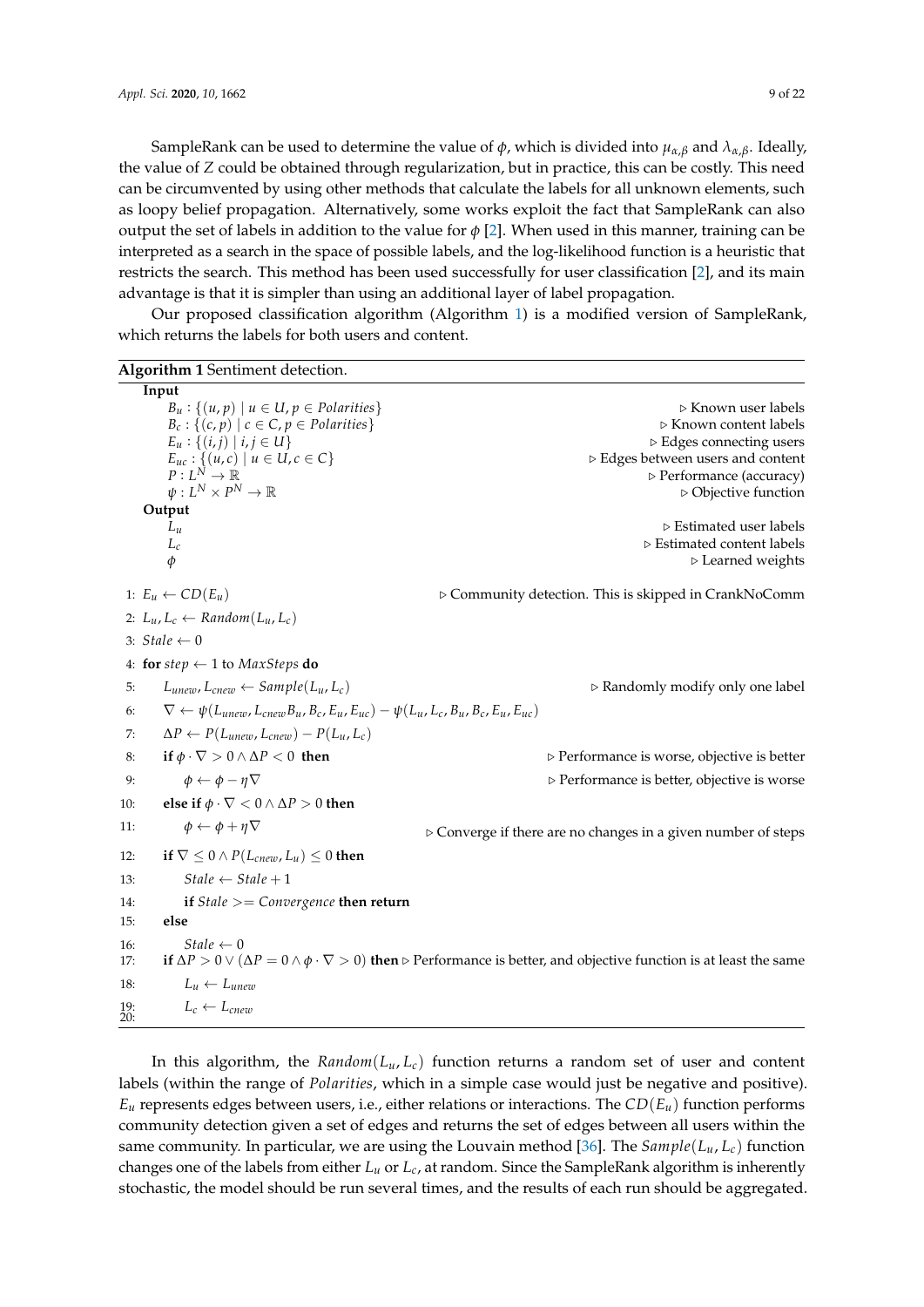In our case, we used a number of 21 iterations, based on earlier works [\[32\]](#page-20-18), and simple majority over all iterations.

#### <span id="page-9-0"></span>**4. Data**

## *4.1. Datasets*

Table [1](#page-9-1) provides basic information about the datasets used in the evaluation. Since the model used in this work requires a social context with interactions or relations, the list is limited to datasets that either contained this information or that could be extended using other sources (Section [4.2\)](#page-9-2).

<span id="page-9-1"></span>**Table 1.** Datasets used in the experiments. OMD, Obama–McCain Debate; HCR, Health Care Reform.

|                 | Source  | <b>Users</b> | Entries | Year |
|-----------------|---------|--------------|---------|------|
| <b>OMD</b> [37] | Twitter | 893          | 1261    | 2009 |
| <b>HCR</b> [38] | Twitter | 277          | 1434    | 2011 |
| RTMind [2]      | Twitter | 62           | 159     | 2013 |

The OMD dataset (Obama-McCain debate) [\[37\]](#page-20-23) contains tweets about the televised debate between Senator John McCain and then-Senator Barack Obama. The tweets were detected by following three hashtags: *#current*,*#tweetdebate*, and *#debate08*. The dataset contained tweets captured during the 97-minute debate, and 53 after it, for a total of 2.5 hours. The dataset included tweet IDs, publication date, text, author name and nickname, and individual annotations of up to seven annotators.

The Health Care Reform (HCR) [\[38\]](#page-21-0) dataset contained tweets about the run-up to the signing of the health care bill in the USA on March 23, 2010. It was collected using the *#hcr* hashtag, from early 2010. A subset of the collected tweets were annotated with polarity (positive, negative, neutral, and irrelevant) and polarity targets (health care reform, Obama, Democrats, Republicans, Tea Party, conservatives, liberals, and Stupak) by Speriosu et al. [\[38\]](#page-21-0). The tweets were separated into training, dev(HCR-DEV), and test (HCR-TEST) sets. The dataset contained the tweet ID, user ID and username, text of the tweet, sentiment, target of the sentiment, and the annotator and annotator ID.

RTMind [\[2\]](#page-19-1) contained a set of 62 users and 159 tweets, with positive or negative annotations. To collect this dataset, Pozzi et al. [\[2\]](#page-19-1) crawled 2500 Twitter users who tweeted about Obama during two days in May 2013. For each user, their recent tweets (up to 3200, the limit of the API) were collected. At that point, only users that tweeted at least 50 times about Obama were considered. The tweets from those users that relate to Obama were kept and manually labeled by three annotators. Then, a synthetic network of following relations was generated based on a homophily criterion, i.e., users with a similar sentiment were more likely to be connected. The dataset contained the ID of the tweet, the ID of the author, the text of the tweet, the creation time, and the sentiment (positive or negative).

#### <span id="page-9-2"></span>*4.2. Gathering and Analyzing Social Context*

The model proposed needs to access the network of users. Since all datasets provide both tweet and user IDs, it would be possible to access Twitter's public API to retrieve the network. However, that approach has several disadvantages that stem from the fact that these datasets were originally captured circa 2010 [\[1\]](#page-19-0), such as the fact that the relationships between users have likely changed and that many of the original tweets and users have been deleted or made private, making it impossible to fetch them. Alternatively, we decided to retrieve the follower network from a snapshot of the whole Twitter network in summer of 2009 [\[39\]](#page-21-1). Since the datasets used were gathered around the same time period as the snapshot, this should provide a more reliable list of followers than other methods. We refer to the the resulting network as *relations*.

Upon realizing that the *relations* network was rather sparse for the OMD and HCR datasets, we investigated an alternative to find hidden links between users: connecting users that followed similar people. To do so, we extracted the list of users followed by each author and we compared the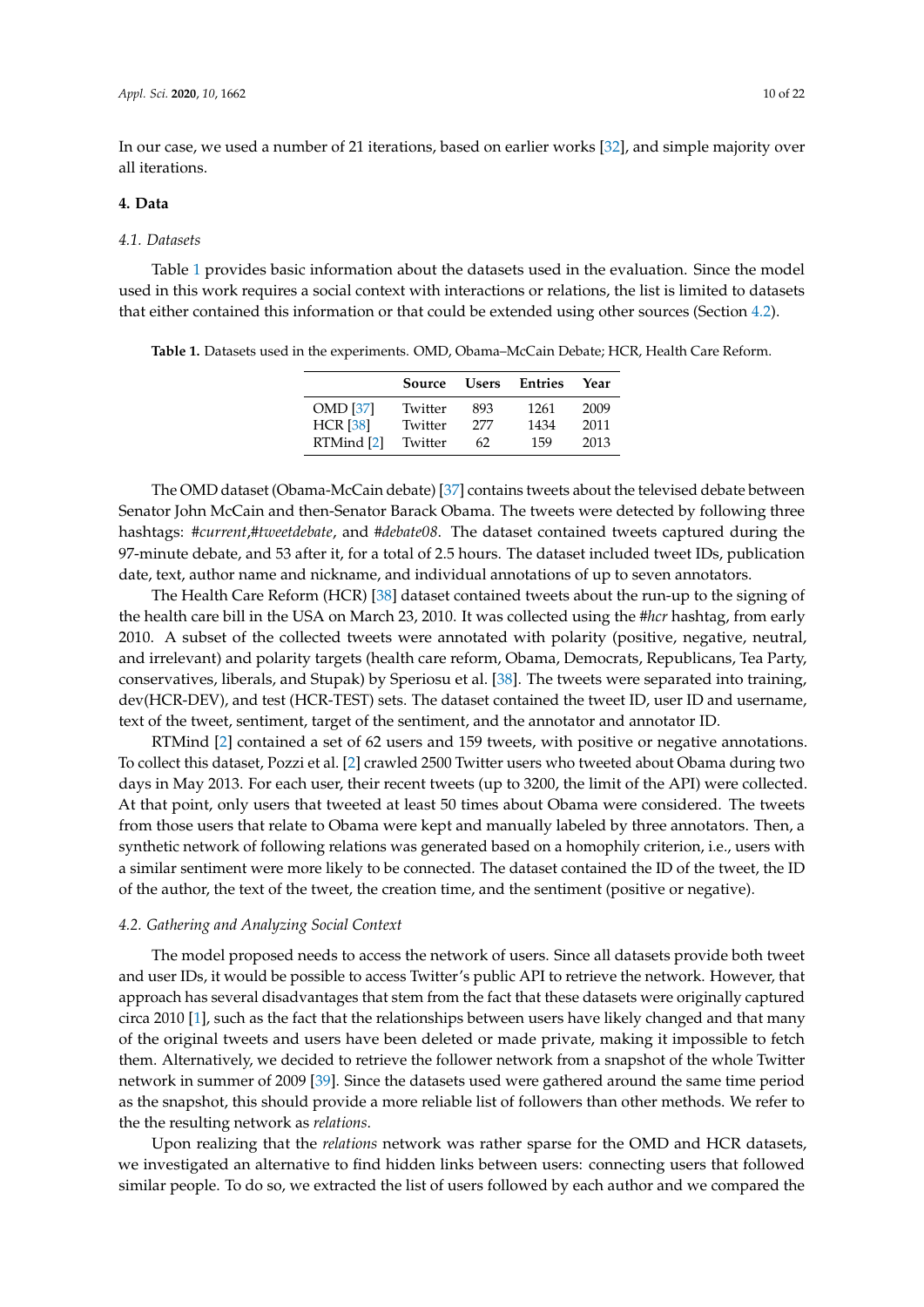list of followees for each pair of users in the dataset. Users that shared at least a given ratio of their followees were considered similar, and an edge between them was drawn. After evaluating different values for the threshold ratio, it was set to 15%, as it resulted in a degree similar to the RT Mind dataset. We refer to this network as *common*.

To compare the two network variants, *relations* and *common*, we used some basic statistics of each network, shown in Table [2.](#page-10-1) The table includes the average degree of each node in the network (i.e., mean number of edges per node), the ratio of users that have the same label as the majority of their neighbors in the network (majority agreement), the ratio of users that have the same label as all their neighbors (total agreement), and the ratio of users that do not have any neighbors (isolation ratio). The degree measures the density of the network. The majority and total agreement metrics are a measure of homophily in the network. The table also includes two measures of the balance in labels for user (user label ratio) and content (content label ratio). These two metrics were calculated by dividing the number of elements (i.e., users and content) with the most common label by the total number of elements.

We observed that the RT Mind dataset was the most promising of all the networks, as its labels were balanced, it had high density and homophily, higher content count per user, and all of its users were connected. The OMD networks were the densest, but their agreement was very low and a fourth of its users not connected to others. Moreover, we observed that the *common* extension of this dataset had a lower agreement ratio and fewer edges, whereas the isolation ratio remained the same as in the relations network. Lastly, the HCR dataset showed the lowest agreement of the datasets, and the relations network was almost non-existent. Although the common network significantly improved every metric, the majority agreement was still very low (0.29). This meant that the additional links were connecting users that were dissimilar, which negated the homophily assumption.

In summary, we concluded that this particular strategy to extend social context did not work for these datasets. The statistics for the RT Mind dataset made it ideal for the evaluation of our proposed model. The results for the OMD dataset may indicate how the model would work in scenarios with a higher degree, but relatively low homophily. In that scenario, the *meso* features may interfere with *micro* features. Lastly, the HCR dataset could show how the model would work with an almost complete lack of *meso* features.

<span id="page-10-1"></span>

| <b>Dataset</b> | Variant   | Content<br>Mean | Content<br>Median | Degree | Isolation<br>Ratio | Majority<br>Agreement | # Edges | # Nodes | Total<br>Agreement | Content<br><b>Label Ratio</b> | User<br><b>Label Ratio</b> |
|----------------|-----------|-----------------|-------------------|--------|--------------------|-----------------------|---------|---------|--------------------|-------------------------------|----------------------------|
| RT Mind        | relations | 2.56            | 3.00              | 8.61   | $0.00\,$           | 0.90                  | 267     | 62      | 0.52               | 0.56                          | 0.52                       |
| <b>OMD</b>     | relations | 2.56            | 1.00              | 14.25  | 0.24               | 0.39                  | 6364    | 893     | 0.16               | 0.61                          | 0.69                       |
|                | common    | 2.56            | 1.00              | 9.59   | 0.24               | 0.30                  | 4280    | 893     | 0.15               | 0.61                          | 0.69                       |
| <b>HCR</b>     | relations | 1.21            | 1.00              | 0.02   | 0.99               | 0.01                  |         | 277     | 0.01               | 0.62                          | 0.60                       |
|                | common    | 1.21            | 1.00              | 2.89   | 0.80               | 0.19                  | 400     | 277     | 0.18               | 0.62                          | 0.60                       |

**Table 2.** Statistics of the networks gathered for each dataset.

## <span id="page-10-0"></span>**5. Evaluation**

The sentiment classification task can be divided into two sub-tasks: user-level classification, which only focuses on predicting user labels ( $L^u$ ), and content-level classification, which focuses on content labels (*L c* ). Since these two tasks are seldom tackled at the same time, we will evaluate how the model performs in each of them independently. The datasets used are described in Section [4.](#page-9-0)

First, we focus on user-level classification (Section [5.1\)](#page-11-0). The main goal was to evaluate the effect of adding community detection to the SampleRank algorithm and to compare the performance of the model to others. Then, we evaluated the content-level classification (Section [5.2\)](#page-12-0) with varying levels of certainty about user and content labels.

We will compare the performance of CRANKto other classifiers that will serve as the baseline and to the results of other works in the state-of-the-art. Each model will be evaluated on different scenarios, i.e., different social contexts. The ratio of labeled (i.e., known) users and content had a significant impact on the performance of the model. Thus, we evaluated each model with different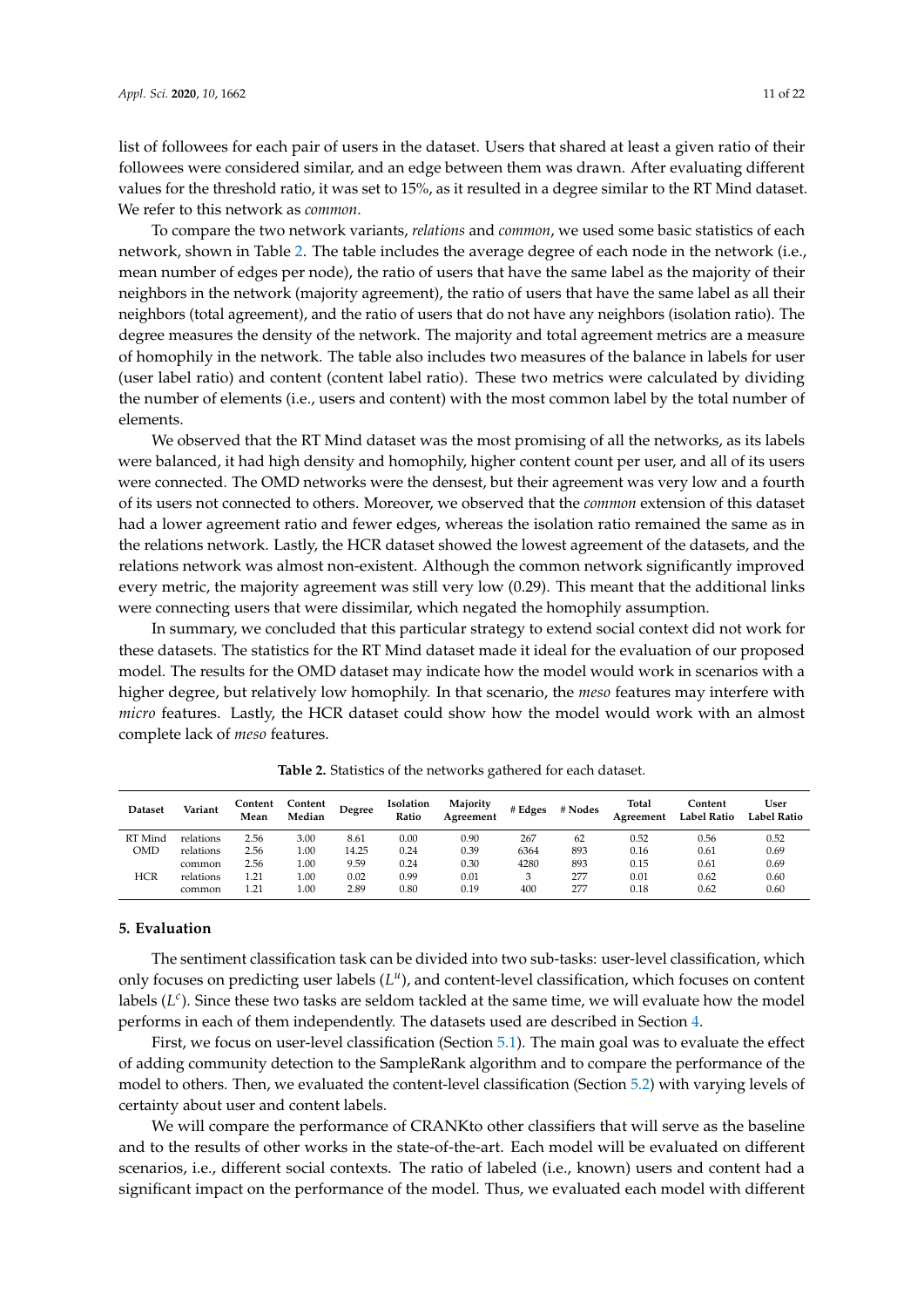## <span id="page-11-0"></span>*5.1. User-Level Classification*

For the evaluation of user classification, we wanted to test whether Hypothesis [1](#page-1-1) (*meso features improve user classification in the absence of micro features*) and Hypothesis [4](#page-1-2) (*meso<sup>e</sup> , and community detection in particular, can improve classification compared to only using meso<sup>i</sup> and meso<sup>r</sup> features*) held true. In our case, Hypothesis [1](#page-1-1) was tested by comparing the accuracy of the CRANK model to a simpler model that labeled each user using the majority label of his/her content. Hypothesis [4](#page-1-2) was tested by comparing the CRANK model to CRANK without community detection.

The following models were compared:

- Average content (AvgContent) (*micro*): Content was applied the same label as the majority of content by the same user, and users were labeled according to the majority label of their content.
- Naive majority (AvgNeigh) (*meso<sup>i</sup>* or *meso<sup>r</sup>* , depending on the context): Users were labeled with the majority label in their group of neighbors in the network. Unlabeled content was given the label of its creator.
- Majority in the community (AvgComm) (*mesoe*): Users were grouped into communities, and each user was given the majority label of the users in their community. Content was given the label of its creator.
- CRANK without community detection (*meso<sup>r</sup>* or *meso<sup>i</sup>* , depending on the context): The CRANK model described in Algorithm [1,](#page-8-0) but using original edges instead of applying community detection.
- CRANK (*mesoe*): Before applying Algorithm [1,](#page-8-0) the communities between users were extracted and converted to user edges, i.e., users in the same community were connected by an edge.

The results of the evaluation are shown in Table [3,](#page-12-1) where the highest value for each row is presented in bold. It also highlights in grey the highest value when the average content was ignored.

If we focus on the results for the RT Mind dataset, we could conclude that CRANK significantly improved the classification in all scenarios, especially with lower *ratio<sup>c</sup>* values. In other datasets, where the network of users was sparser and less cohesive, CRANK outperformed all the models, except for the average of content. This was expected, since *meso* features in these datasets were rather weak, and the content mean and median values were close to one. In particular, the difference between the CRANK model and the baseline in the HCR dataset was relatively small (0.02). That indicated that there was little penalty to using CRANK even when there were few *meso* edges between users. In the OMD dataset, which had low agreement between neighbors, the difference between CRANK and the baseline was higher, and it did not decrease with higher values of *ratiou*. This confirmed our suspicions that the *meso* features in this dataset were not useful for our purposes.

Regarding Hypothesis [4,](#page-1-2) we observed that CRANK outperformed its variant without community detection in most of the cases. The exceptions were cases where most of the user labels were known. In those cases, the accuracy of both methods was extremely high (above 0.95). This difference could be explained by interpreting community detection as an aggregate over several users. In general, all the users in a community shared the same sentiment. However, some members would have a different label from the majority in their community (i.e., outliers). Often, those outliers were users that were connected to users of other communities with a different sentiment. That information was lost when aggregating, so for those outliers, community detection was actually detrimental. The fewer users that were left unlabeled, the higher the effect of those outliers would be. Aggregating in those cases presented a higher variance, which combined with the high accuracy values also lowered the mean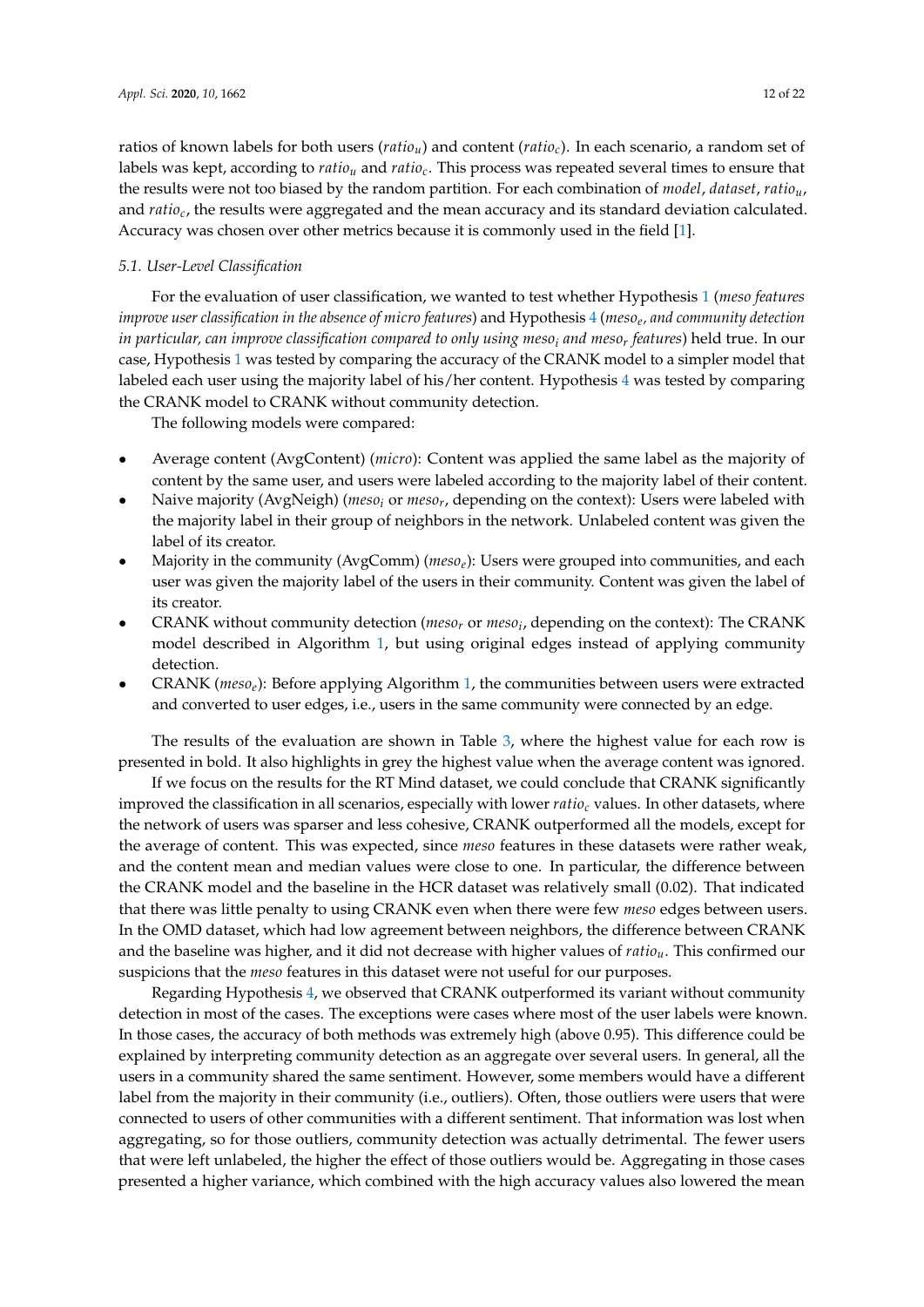compared to not aggregating. Nevertheless, we could conclude that *meso<sup>e</sup>* features improved user classification in most cases.

<span id="page-12-1"></span>

| <b>Dataset</b> | $ratio_c$ | Model ratio <sub>u</sub> | AvgComm | AvgContent | AvgNeigh | <b>CRANK</b> | <b>CrankNoComm</b> |
|----------------|-----------|--------------------------|---------|------------|----------|--------------|--------------------|
| RT Mind        | 0.25      | 0.25                     | 0.536   | 0.692      | 0.540    | 0.883        | 0.815              |
|                |           | 0.50                     | 0.661   | 0.670      | 0.651    | 0.950        | 0.939              |
|                |           | 0.75                     | 0.954   | 0.642      | 0.791    | 0.962        | 0.985              |
|                | 0.50      | 0.25                     | 0.536   | 0.860      | 0.540    | 0.933        | 0.828              |
|                |           | 0.50                     | 0.663   | 0.843      | 0.651    | 0.964        | 0.961              |
|                |           | 0.75                     | 0.951   | 0.861      | 0.791    | 0.965        | 0.985              |
| <b>HCR</b>     | 0.25      | 0.25                     | 0.597   | 0.713      | 0.597    | 0.681        | 0.660              |
|                |           | 0.50                     | 0.608   | 0.712      | 0.607    | 0.698        | 0.681              |
|                |           | 0.75                     | 0.636   | 0.742      | 0.636    | 0.697        | 0.684              |
|                | 0.50      | 0.25                     | 0.597   | 0.807      | 0.597    | 0.789        | 0.789              |
|                |           | 0.50                     | 0.610   | 0.816      | 0.610    | 0.795        | 0.791              |
|                |           | 0.75                     | 0.636   | 0.814      | 0.636    | 0.796        | 0.767              |
| <b>OMD</b>     | 0.25      | 0.25                     | 0.701   | 0.756      | 0.699    | 0.710        | 0.674              |
|                |           | 0.50                     | 0.706   | 0.763      | 0.704    | 0.720        | 0.706              |
|                |           | 0.75                     | 0.703   | 0.763      | 0.699    | 0.724        | 0.708              |
|                | 0.50      | 0.25                     | 0.702   | 0.811      | 0.700    | 0.712        | 0.684              |
|                |           | 0.50                     | 0.706   | 0.811      | 0.705    | 0.736        | 0.724              |
|                |           | 0.75                     | 0.701   | 0.819      | 0.699    | 0.731        | 0.731              |

**Table 3.** User-level classification accuracy for each model.

## <span id="page-12-0"></span>*5.2. Content-Level Classification*

For the evaluation of content classification, we wanted to test whether Hypothesis [2](#page-1-3) (*micro* features improve content classification over pure *contextless* features), Hypothesis [3](#page-1-4) (*meso features improve content classification in the absence of micro features*), and Hypothesis [4](#page-1-2) (*meso<sup>e</sup> , and community detection in particular, can improve classification compared to only using meso<sup>i</sup> and meso<sup>r</sup> features*) held true. To do so, we compared the performance of the following classifiers:

- Simon [\[40\]](#page-21-2) (*contextless*): A sentiment analysis model based on semantic similarity. The model can be trained with different datasets. In our evaluation, we compared with the Simon model trained on different datasets: STS, Vader, Sentiment140, and a combination of all three.
- Sentiment140 [\(https://www.sentiment140.com\)](https://www.sentiment140.com) service (*contextless*): This is a public sentiment analysis service, tailored to Twitter. It outputs three labels: positive, negative, and neutral. This results in lower accuracy for the negative and positive labels. In fact, of all the models tested, this was the one with the lowest accuracy. If all tweets labeled neutral by the service are ignored, its accuracy reaches standard levels (around 60%). Unfortunately, this means that around 80% of tweets have to be ignored.
- Meaningcloud [\(https://www.meaningcloud.com/\)](https://www.meaningcloud.com/) Sentiment Analysis (*contextless*): An enterprise service that provides several types of text analysis, including sentiment analysis. It poses the same restrictions for evaluation as Sentiment140, as it provides positive, negative, and neutral labels. Fortunately, the subjectivity detection of this service for our datasets was better than that of Sentiment140.
- Average Content (AvgContent) (*micro*): Content is applied the same label as the majority of content by the same user, and users are labeled according to the majority label of their content.
- Naive majority (AvgNeigh) (*meso<sup>i</sup>* or *meso<sup>r</sup>* , depending on the context): Users are labeled with the majority label in their group of neighbors in the network. Unlabeled content is given the label of its creator.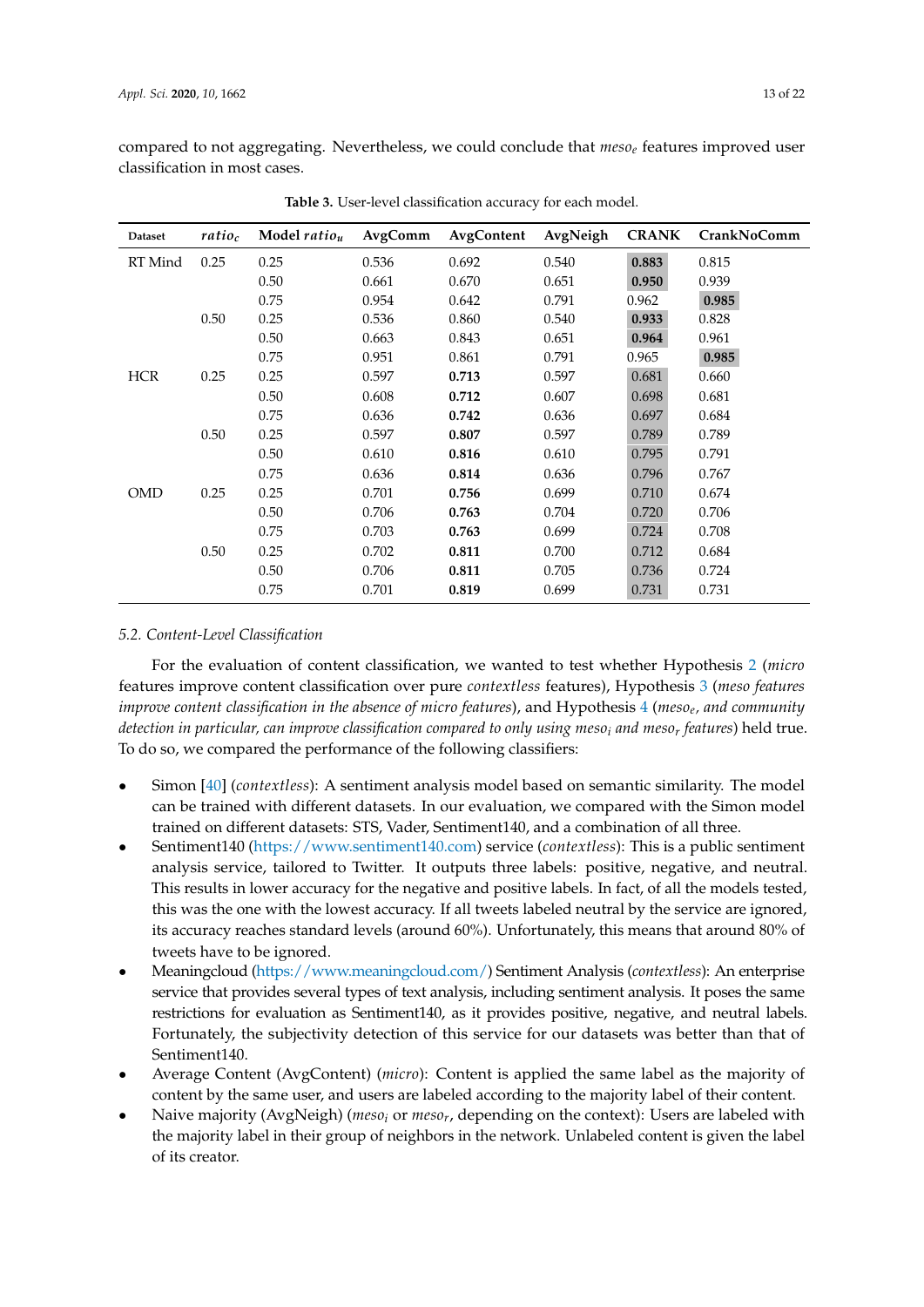- Majority in the community (AvgComm) (*mesoe*): Users are grouped into communities, and each user is given the majority label of the users in their community. Content is given the label of its creator.
- CRANK without community detection (*meso<sup>r</sup>* or *meso<sup>i</sup>* , depending on the context): The CRANK model described in Algorithm [1,](#page-8-0) but using original edges instead of applying community detection.
- CRANK (*mesoe*): Before applying Algorithm [1,](#page-8-0) the communities between users are extracted and converted to user edges, i.e., users in the same community are connected by an edge.
- Label propagation [\[38\]](#page-21-0) (Speriosu): Based on the results reported in the original paper for these datasets.

We compared the accuracy of each of these models for several combinations of known content and user labels (*ratio<sup>c</sup>* and *ratiou*). Table [4](#page-14-0) shows a summary of the mean accuracy for each combination. We also provide a graph of the mean accuracy and standard deviation of each model (Figure [3–](#page-15-0)[5\)](#page-17-0).

Similarly to the user-classification case, if we focus on the RT Mind dataset, the CRANK algorithm outperformed all other models by a wide margin. In general, the baseline models that used social context had higher accuracy in this dataset than any contextlessapproach. This was more obvious when either more content was known (better *micro* features) or more users were known (better *meso* features). This evidence supported Hypotheses [2](#page-1-3) and [3.](#page-1-4)

In this case, averaging the content of a user yielded poor results for all datasets, due to the low content count per user. If we look at all the results, we observe once again that the version of CRANK with community detection had consistently better accuracy, supporting Hypothesis [4.](#page-1-2) It should be noted that the Simon model [\[40\]](#page-21-2) achieved the best performance among the contextless models and the overall best in the OMD dataset. Unfortunately, the results for that dataset were very similar for all the models, and the margins were small, so we could not draw any conclusions from that dataset.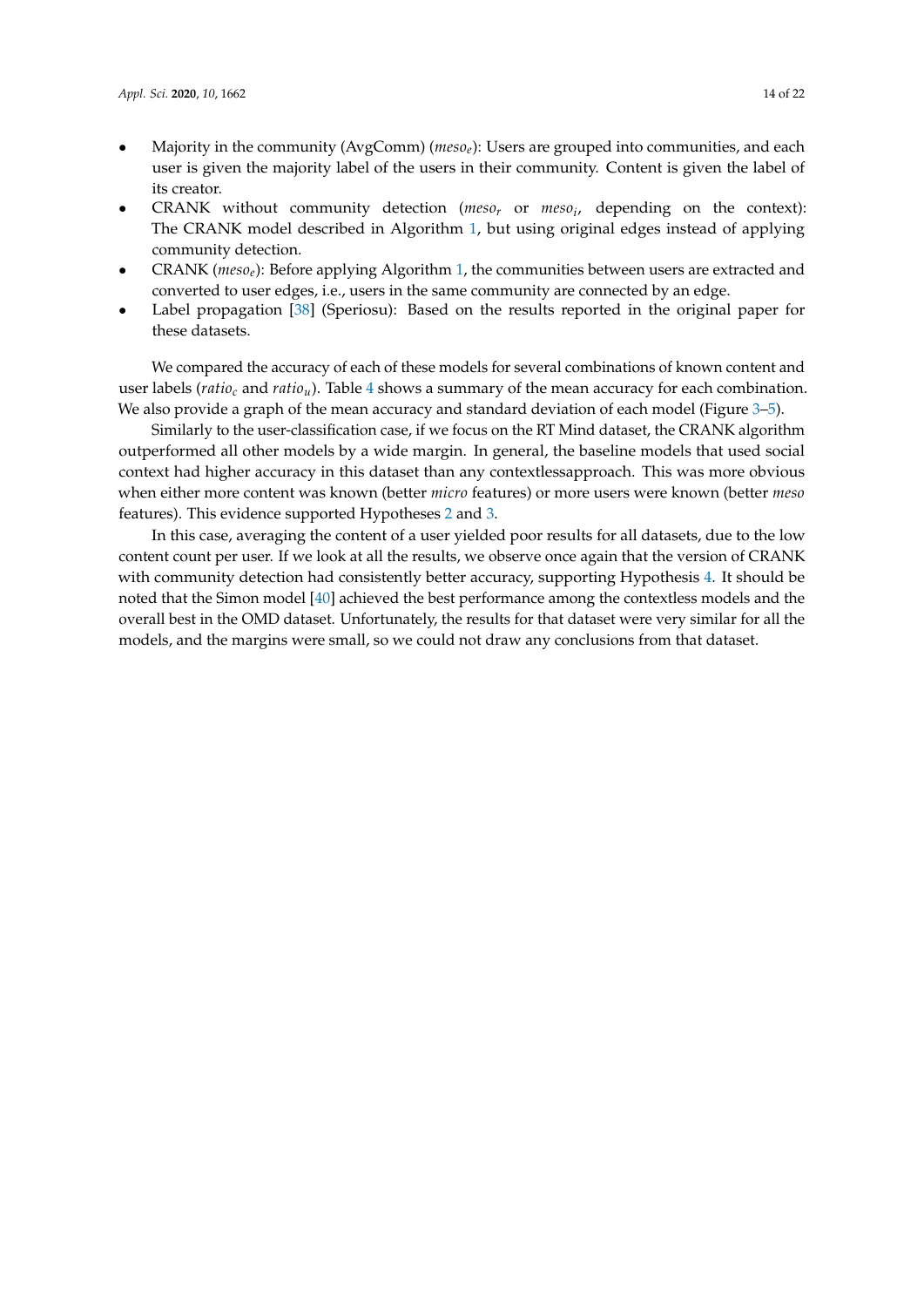<span id="page-14-0"></span>

|              |      |       |      |      |      |      |      |      |      | Dataset ratio <sub>u</sub> Algo ratio <sub>c</sub> AvgComm AvgContent AvgNeigh CRANK CrankNoComm Meaningcloud Sentiment140 Simon_All_Train_Data Simon_Sentiment140 Simon_sts Simon_Vader |      |      |      |
|--------------|------|-------|------|------|------|------|------|------|------|------------------------------------------------------------------------------------------------------------------------------------------------------------------------------------------|------|------|------|
| RT Mind 0.25 |      | 0.25  | 0.56 | 0.65 | 0.56 | 0.88 | 0.81 | 0.51 | 0.59 | 0.56                                                                                                                                                                                     | 0.56 | 0.62 | 0.58 |
|              |      | 0.50  | 0.57 | 0.78 | 0.58 | 0.89 | 0.81 | 0.54 | 0.60 | 0.57                                                                                                                                                                                     | 0.57 | 0.64 | 0.60 |
|              |      | 0.75  | 0.54 | 0.76 | 0.54 | 0.85 | 0.80 | 0.51 | 0.58 | 0.53                                                                                                                                                                                     | 0.53 | 0.57 | 0.52 |
|              | 0.50 | 0.25  | 0.69 | 0.65 | 0.64 | 0.90 | 0.90 | 0.51 | 0.59 | 0.56                                                                                                                                                                                     | 0.56 | 0.62 | 0.58 |
|              |      | 0.50  | 0.69 | 0.78 | 0.64 | 0.90 | 0.90 | 0.54 | 0.60 | 0.57                                                                                                                                                                                     | 0.57 | 0.64 | 0.60 |
|              |      | 0.75  | 0.67 | 0.76 | 0.61 | 0.88 | 0.89 | 0.51 | 0.58 | 0.53                                                                                                                                                                                     | 0.53 | 0.57 | 0.52 |
|              | 0.75 | 0.25  | 0.89 | 0.65 | 0.78 | 0.91 | 0.92 | 0.51 | 0.59 | 0.56                                                                                                                                                                                     | 0.56 | 0.62 | 0.58 |
|              |      | 0.50  | 0.88 | 0.78 | 0.78 | 0.91 | 0.91 | 0.54 | 0.60 | 0.57                                                                                                                                                                                     | 0.57 | 0.64 | 0.60 |
|              |      | 0.75  | 0.85 | 0.76 | 0.76 | 0.88 | 0.90 | 0.51 | 0.58 | 0.53                                                                                                                                                                                     | 0.53 | 0.57 | 0.52 |
| <b>HCR</b>   | 0.25 | 0.25  | 0.63 | 0.64 | 0.63 | 0.69 | 0.67 | 0.60 | 0.62 | 0.65                                                                                                                                                                                     | 0.65 | 0.66 | 0.57 |
|              |      | 0.50  | 0.62 | 0.64 | 0.62 | 0.70 | 0.70 | 0.59 | 0.62 | 0.65                                                                                                                                                                                     | 0.66 | 0.65 | 0.57 |
|              |      | 0.75  | 0.61 | 0.65 | 0.61 | 0.73 | 0.71 | 0.59 | 0.57 | 0.63                                                                                                                                                                                     | 0.63 | 0.64 | 0.56 |
|              | 0.50 | 0.25  | 0.63 | 0.64 | 0.63 | 0.80 | 0.78 | 0.60 | 0.62 | 0.65                                                                                                                                                                                     | 0.65 | 0.66 | 0.57 |
|              |      | 0.50  | 0.62 | 0.64 | 0.62 | 0.80 | 0.79 | 0.59 | 0.62 | 0.65                                                                                                                                                                                     | 0.66 | 0.65 | 0.57 |
|              |      | 0.75  | 0.61 | 0.65 | 0.61 | 0.80 | 0.80 | 0.59 | 0.57 | 0.63                                                                                                                                                                                     | 0.63 | 0.64 | 0.56 |
|              | 0.75 | 0.25  | 0.63 | 0.64 | 0.63 | 0.90 | 0.89 | 0.60 | 0.62 | 0.65                                                                                                                                                                                     | 0.65 | 0.66 | 0.57 |
|              |      | 0.50  | 0.62 | 0.64 | 0.62 | 0.89 | 0.88 | 0.59 | 0.62 | 0.65                                                                                                                                                                                     | 0.66 | 0.65 | 0.57 |
|              |      | 0.75  | 0.61 | 0.65 | 0.61 | 0.89 | 0.89 | 0.59 | 0.57 | 0.63                                                                                                                                                                                     | 0.63 | 0.64 | 0.56 |
| <b>OMD</b>   | 0.25 | 0.25  | 0.64 | 0.61 | 0.64 | 0.64 | 0.62 | 0.69 | 0.63 | 0.65                                                                                                                                                                                     | 0.65 | 0.70 | 0.64 |
|              |      | 0.50  | 0.64 | 0.60 | 0.63 | 0.64 | 0.62 | 0.70 | 0.64 | 0.65                                                                                                                                                                                     | 0.65 | 0.69 | 0.63 |
|              |      | 0.75  | 0.64 | 0.61 | 0.63 | 0.65 | 0.63 | 0.67 | 0.62 | 0.66                                                                                                                                                                                     | 0.66 | 0.70 | 0.63 |
|              | 0.50 | 0.25  | 0.64 | 0.60 | 0.64 | 0.67 | 0.64 | 0.69 | 0.63 | 0.65                                                                                                                                                                                     | 0.65 | 0.70 | 0.64 |
|              |      | 0.50  | 0.63 | 0.60 | 0.63 | 0.67 | 0.65 | 0.70 | 0.64 | 0.65                                                                                                                                                                                     | 0.65 | 0.69 | 0.63 |
|              |      | 00.75 | 0.63 | 0.61 | 0.63 | 0.68 | 0.66 | 0.67 | 0.62 | 0.66                                                                                                                                                                                     | 0.66 | 0.70 | 0.63 |
|              | 0.75 | 00.25 | 0.64 | 0.61 | 0.63 | 0.69 | 0.67 | 0.69 | 0.63 | 0.65                                                                                                                                                                                     | 0.65 | 0.70 | 0.64 |
|              |      | 00.50 | 0.63 | 0.60 | 0.63 | 0.69 | 0.68 | 0.70 | 0.64 | 0.65                                                                                                                                                                                     | 0.65 | 0.69 | 0.63 |
|              |      | 00.75 | 0.63 | 0.61 | 0.63 | 0.71 | 0.70 | 0.67 | 0.62 | 0.66                                                                                                                                                                                     | 0.66 | 0.70 | 0.63 |

**Table 4.** Content-level classification accuracy of each model.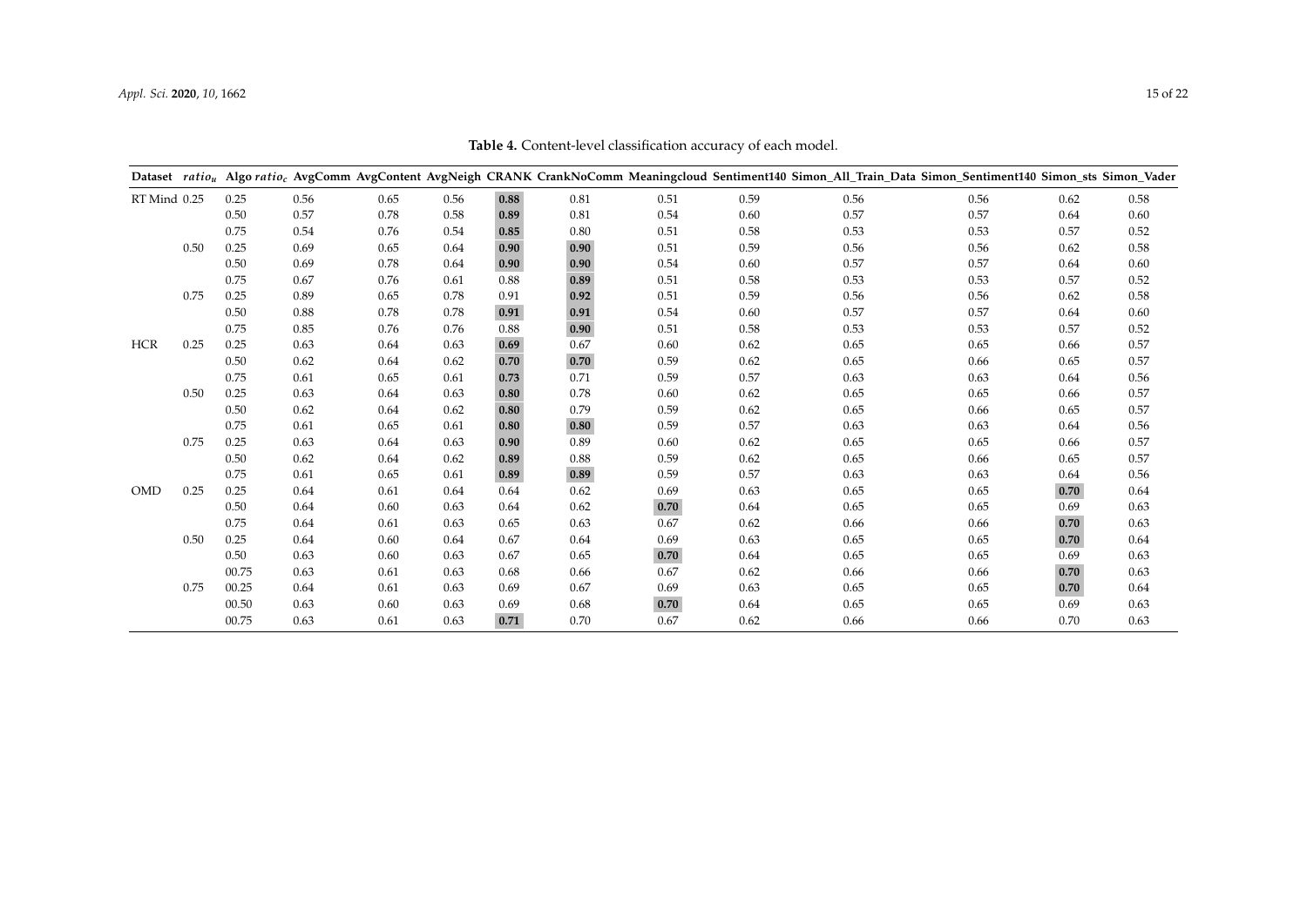<span id="page-15-0"></span>![](_page_15_Figure_1.jpeg)

**Figure 3.** Content-level classification mean accuracy and standard deviation in the HCR dataset for **Figure 3.** Content-level classification mean accuracy and standard deviation HCR dataset for each model at each level of certainty (*ratiou* and *ratioc*) each model at each level of certainty (*ratiou* and *ratioc*).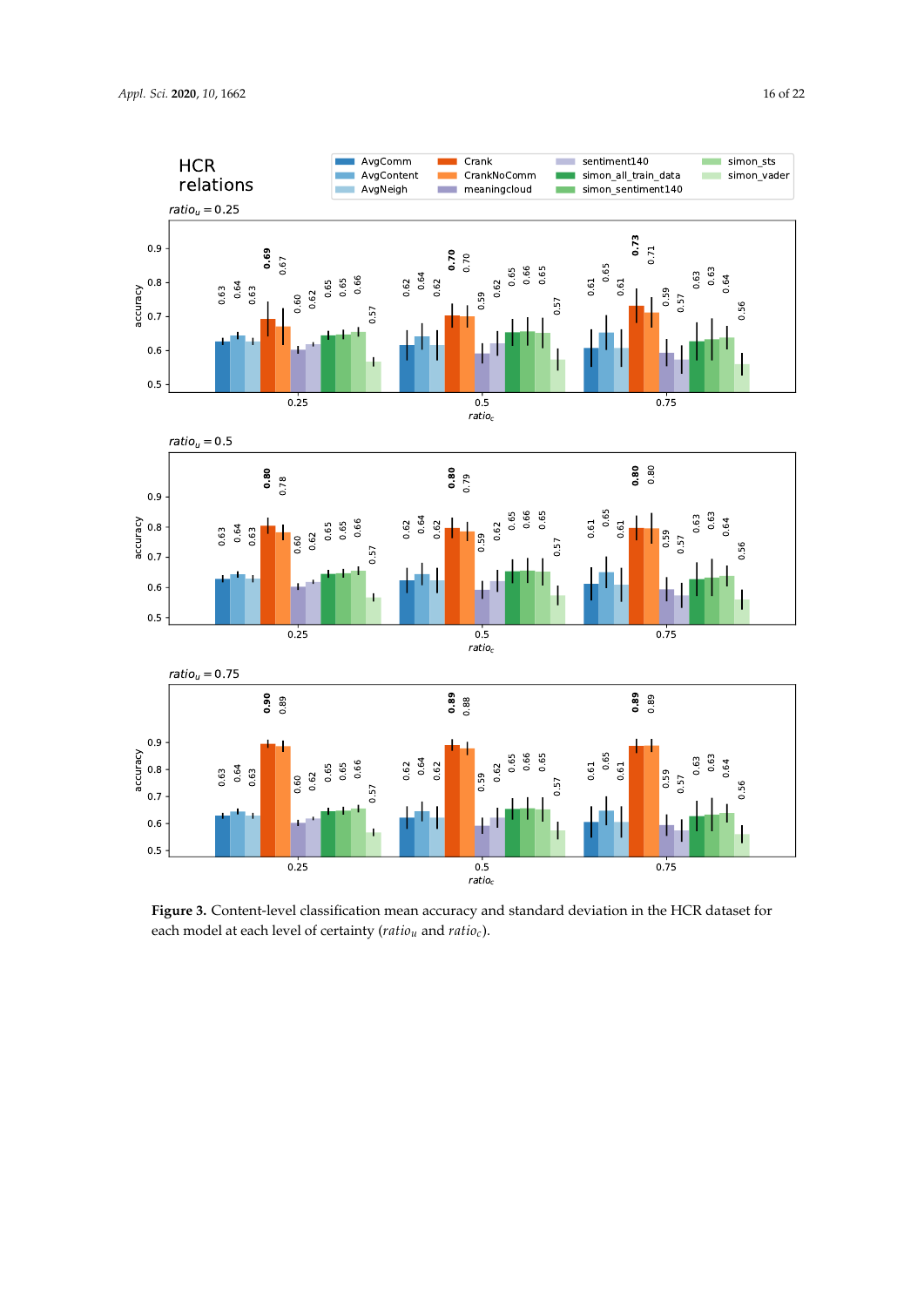![](_page_16_Figure_1.jpeg)

**Figure 4.** Content-level classification mean accuracy and standard deviation in the OMD dataset for **Figure 4.** Content-level classification mean accuracy and standard deviation in the OMD dataset for each model at each level of certainty (*ratiou* and *ratioc*) each model at each level of certainty (*ratiou* and *ratioc*).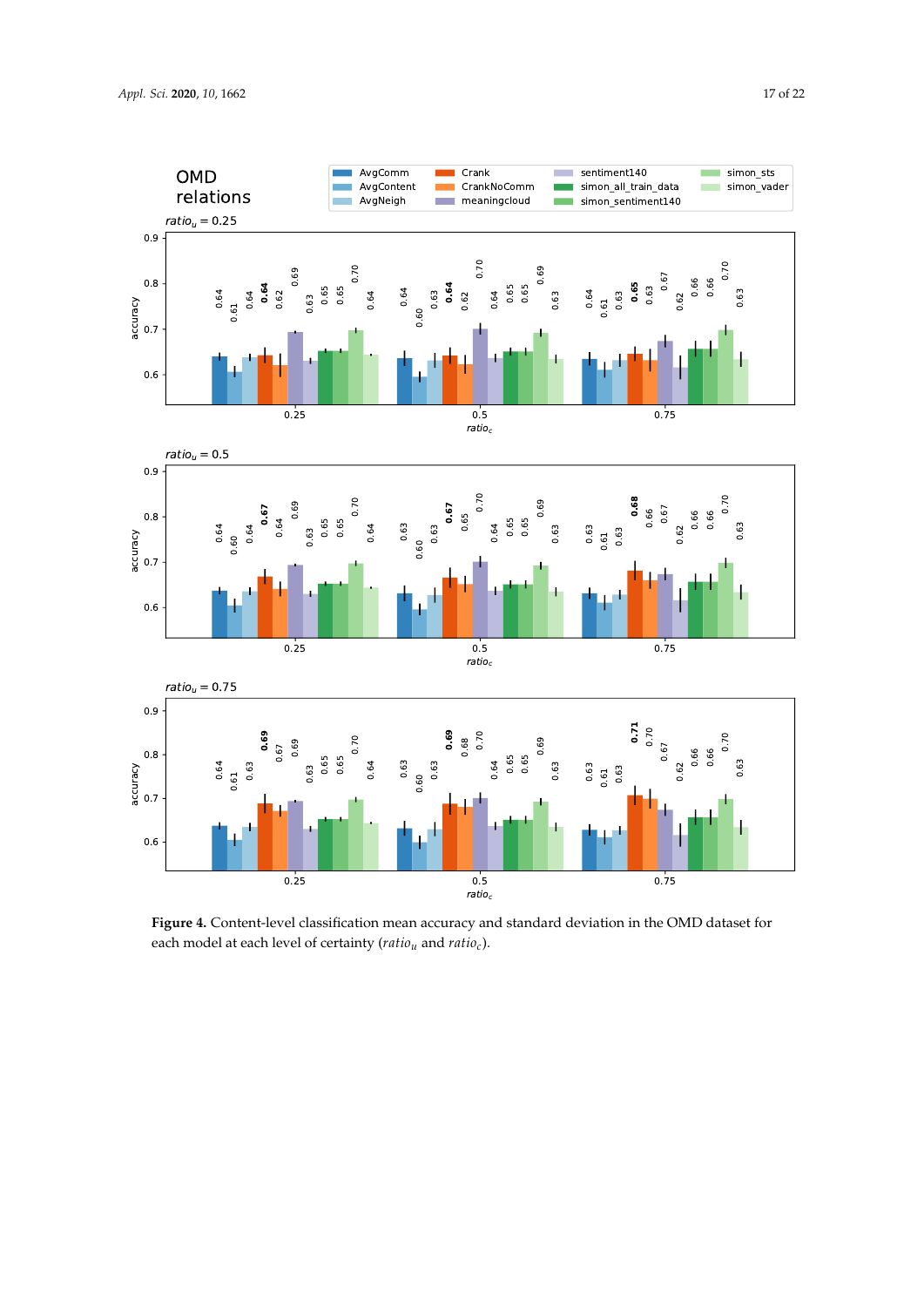<span id="page-17-0"></span>![](_page_17_Figure_1.jpeg)

**Figure 5.** Content-level classification mean accuracy and standard deviation in the RT Mind dataset for **Figure 5.** Content-level classification mean accuracy and standard deviation in the RT Mind dataset for each model at each level of certainty (*ratiou* and *ratioc*) each model at each level of certainty (*ratiou* and *ratioc*).

## *5.3. Statistical Analysis*

In order to assess the value of the comparison of the models, a statistical test was performed on the experimental results. More specifically, we used a combination of Friedman's test with the corresponding Bonferroni–Dunn post-hoc test, which is oriented toward the comparison of several classifiers on multiple datasets [\[41\]](#page-21-3).

First of all, in Section [5.1,](#page-11-0) we claimed that the version of CRANK with community detection outperformed the version without it. To assess that claim, we compared all the user and content-level classification cases for both models. Friedman's test revealed the difference between both models was statistically different, with a chi-squared of 104 and a *p*-value of 2.9*e* −5 . The post-hoc Bonferroni–Dunn test also passed with a calculated difference of 0.63, which was above a critical difference of 0.27.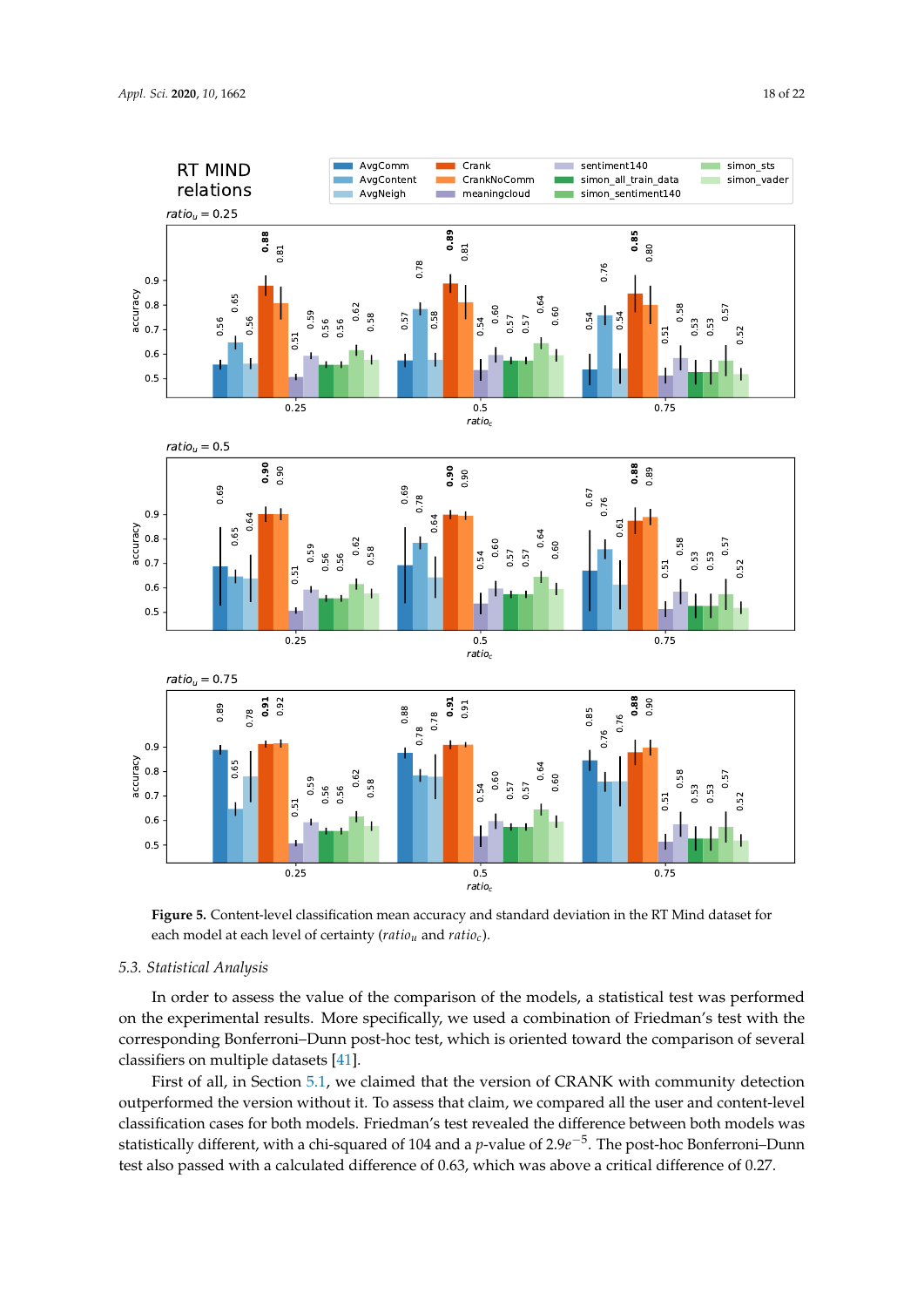Secondly, we compared all the user-level models, ignoring the Average Content classifier. In that case, Friedman's test also rejected the null hypothesis, with a chi-squared of 27.4 and a *p*-value of 0.0006. In this case, we performed the Bonferroni–Dunn test, with the average of neighbors as the baseline, and both CRANK and CRANK without communities passed it. The results for average in community and average of neighbors were not conclusive.

Secondly, we performed a similar comparison for content-level classification. We compared the following approaches to the Sentiment140 baseline. The calculated critical difference for this case was 3.299. The results were that only CRANK, CRANK without communities, and Simon trained with the STS dataset were better than the baseline (Table [5\)](#page-18-1). Unfortunately, we could not reject the null hypothesis for CRANK and Simon STS alone at the desired level of confidence, given the number of datasets. Nevertheless, if we reduced our test to the scenarios with the RT Mind dataset at different ratios of  $r_u$  and  $r_c$ , the null hypothesis could be rejected with  $\alpha = 0.1$ .

<span id="page-18-1"></span>

|       | sentiment140    | AvgConten | ХĶ<br>$\mathbb{R}$ | TrankNo | Speriosu | g<br>meaningclo | data<br>train<br>급<br>simon | timen<br>sent<br>simon | sts<br>simon | vader<br>simon |
|-------|-----------------|-----------|--------------------|---------|----------|-----------------|-----------------------------|------------------------|--------------|----------------|
| Pass  | <b>Baseline</b> | No        | Yes                | Yes     | No       | No              | No                          | No                     | Yes          | No             |
| Diff. | 0.0             | 0.81      | 4.96               | 4.04    | 1.52     | 0.56            | 0.85                        | 1.19                   | 3.52         | $-1.0$         |

**Table 5.** Ranking from Friedman's test in content-level classification.

#### <span id="page-18-0"></span>**6. Conclusions and Future Work**

In this work, we proposed a model that united features from different levels of social context (*micro*, *meso*, and *mesoe*). This model was an extension of earlier models that were limited to user-level classification. Moreover, it employed community detection, which found weak relationships between users that were not directly connected in the network. We expected the combination to have an advantage at different levels of certainty about the labels in the context and with varying degrees of sparsity in the social network. The proposed model was shown to work for both types of classification in different scenarios.

To evaluate the model, we looked at different datasets. The need for a social context restricted the number of datasets that could be used in the evaluation. Of the three datasets included, the RT Mind dataset seemed to be the most appropriate, as it contained a more densely connected network of users. The results of evaluating CRANK with other baseline models in that dataset provided limited support for Hypothesis [4](#page-1-2) (*meso<sup>e</sup>* features improve user classification). Moreover, the evidence from evaluating all the datasets supported Hypotheses [2](#page-1-3) (*micro* features improve content classification) and [3](#page-1-4) (*meso* features improve content classification). By comparing the two versions of CRANK (with and without community detection) in both user- and content-level classification, we also validated Hypothesis [4](#page-1-2) (*meso<sup>e</sup>* features improve user and content classification). Nonetheless, the analysis of the datasets in Section [4.2](#page-9-2) revealed the need for better datasets, which could be enriched with context, i.e., datasets with inter-connected users and more content per user. Hence, further evaluation would be needed, once richer datasets become available.

In addition to evaluating more domains and datasets, there are several lines of future research. In this work, we used a random user and content selection strategy to generate the evaluation datasets. A random sampling strategy for users and content led to higher sparsity. Since the performance of the model depended on having a densely connected graph, it would be interesting to evaluate the effect of different sampling algorithms, such as random walk, breadth-first search, and depth-first search. In particular, Breadth-First Search (BFS) sampling may be more appropriate for this scenario [\[42\]](#page-21-4).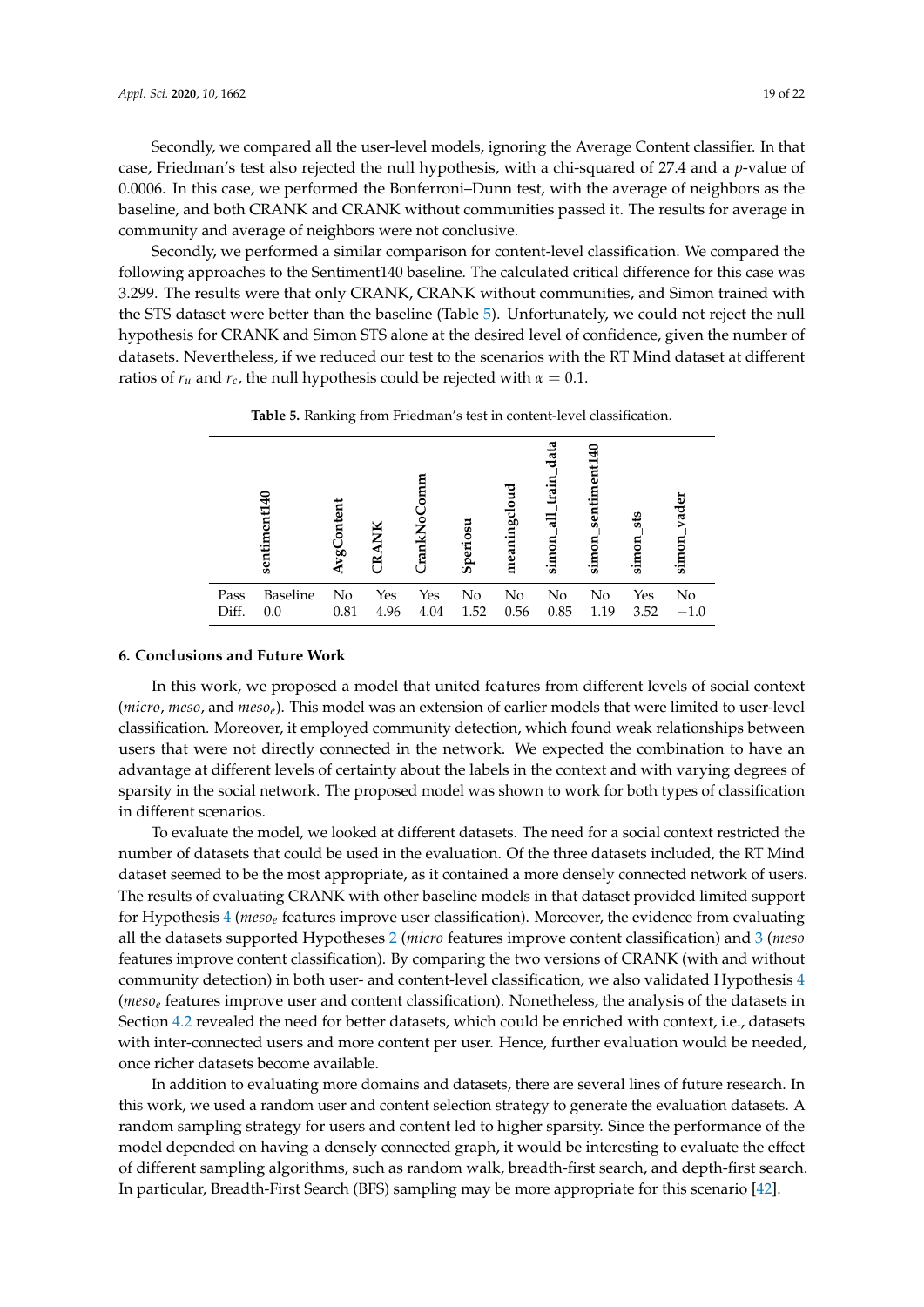It would also be interesting to analyze different community detection strategies. The simplest improvement in this regard would be using other community detection algorithms. There are several methods that produce overlapping partitions, which may help alleviate the negative effect of users in the edge of two communities. More sophisticated strategies are also possible, such as automatically deciding to apply community detection based on the network and the ratio of known users or only adding edges for some users.

**Author Contributions:** writing, J.F.S.-R. and C.A.I.; software and visualization, J.F.S.-R.; supervision, C.A.I. All authors read and agreed to the published version of the manuscript.

**Funding:** This research was funded by the Spanish Ministry of Economy and Competitiveness under the R&D project SEMOLA (TEC2015-68284-R), and the European Union under the Trivalent project (H2020 Action Grant No. 740934, SEC-06-FCT-2016).

**Acknowledgments:** This work is supported by the Spanish Ministry of Economy and Competitiveness under the R&D project SEMOLA (TEC2015-68284-R) and the European Union under the project Trivalent (H2020 Action Grant No. 740934, SEC-06-FCT-2016). The authors also want to mention earlier work that contributed to the results in this paper; more specifically, the MixedEmotions (European Union's Horizon 2020 research and innovation program under Grant Agreement No. 644632) project.

**Conflicts of Interest:** The authors declare no conflict of interest.

#### **References**

- <span id="page-19-0"></span>1. Sánchez-Rada, J.F.; Iglesias, C.A. Social Context in Sentiment Analysis: Formal Definition, Overview of Current Trends and Framework for Comparison. *Inf. Fus.* **2019**. doi[:10.1016/j.inffus.2019.05.003.](https://doi.org/10.1016/j.inffus.2019.05.003) [\[CrossRef\]](http://dx.doi.org/10.1016/j.inffus.2019.05.003)
- <span id="page-19-1"></span>2. Pozzi, F.A.; Maccagnola, D.; Fersini, E.; Messina, E. Enhance user-level sentiment analysis on microblogs with approval relations. In *Proceedings of the Congress of the Italian Association for Artificial Intelligence*; Springer: Turin, Italy, 2013; pp. 133–144.
- <span id="page-19-2"></span>3. Pang, B.; Lee, L. Opinion Mining and Sentiment Analysis. *Found. Trends* ® *Inf. Retr.* **2008**, 2, 1–135. [\[CrossRef\]](http://dx.doi.org/10.1561/1500000011)
- <span id="page-19-3"></span>4. Ravi, K.; Ravi, V. A survey on opinion mining and sentiment analysis: Tasks, approaches and applications. *Knowl.-Based Syst.* **2015**, *89*, 14–46. [\[CrossRef\]](http://dx.doi.org/10.1016/j.knosys.2015.06.015)
- <span id="page-19-4"></span>5. Sharma, A.; Dey, S. A comparative study of feature selection and machine learning techniques for sentiment analysis. In *Proceedings of the 2012 ACM Research in Applied Computation Symposium*; ACM: New York, NY, USA, 2012; pp. 1–7.
- <span id="page-19-5"></span>6. Taboada, M.; Brooke, J.; Tofiloski, M.; Voll, K.; Stede, M. Lexicon-Based Methods for Sentiment Analysis. *Comput. Linguist.* **2011**, *37*, 267–307. [\[CrossRef\]](http://dx.doi.org/10.1162/COLI_a_00049)
- <span id="page-19-6"></span>7. García-Pablos, A.; Cuadros Oller, M.; Rigau Claramunt, G. A comparison of domain-based word polarity estimation using different word embeddings. In Proceedings of the Tenth International Conference on Language Resources and Evaluation, Portoroz, Slovenia, 23–28 May 2016.
- 8. Cambria, E. Affective computing and sentiment analysis. *IEEE Intell. Syst.* **2016**, *31*, 102–107. [\[CrossRef\]](http://dx.doi.org/10.1109/MIS.2016.31)
- 9. Kiritchenko, S.; Zhu, X.; Mohammad, S.M. Sentiment Analysis of Short Informal Texts. *J. Artif. Intell. Res.* **2014**, *50*, 723–762. [\[CrossRef\]](http://dx.doi.org/10.1613/jair.4272)
- 10. Melville, P.; Gryc, W.; Lawrence, R.D. Sentiment Analysis of Blogs by Combining Lexical Knowledge with Text Classification. In *Proceedings of the 15th ACM SIGKDD International Conference on Knowledge Discovery and Data Mining*; ACM: New York, NY, USA, 2009; pp. 1275–1284.
- <span id="page-19-7"></span>11. Nasukawa, T.; Yi, J. Sentiment Analysis: Capturing Favorability Using Natural Language Processing. In *Proceedings of the 2Nd International Conference on Knowledge Capture*; ACM: New York, NY, USA, 2003; pp. 70–77.
- <span id="page-19-8"></span>12. Araque, O.; Corcuera-Platas, I.; Sánchez-Rada, J.F.; Iglesias, C.A. Enhancing Deep Learning Sentiment Analysis with Ensemble Techniques in Social Applications. *Expert Syst. Appl.* **2017**, *77*, 236–246. [\[CrossRef\]](http://dx.doi.org/10.1016/j.eswa.2017.02.002)
- 13. Pang, B.; Lee, L.; Vaithyanathan, S. Thumbs Up?: Sentiment Classification Using Machine Learning Techniques. In *Proceedings of the ACL-02 Conference on Empirical Methods in Natural Language Processing*; Association for Computational Linguistics: Stroudsburg, PA, USA, 2002; Volume 10, pp. 79–86.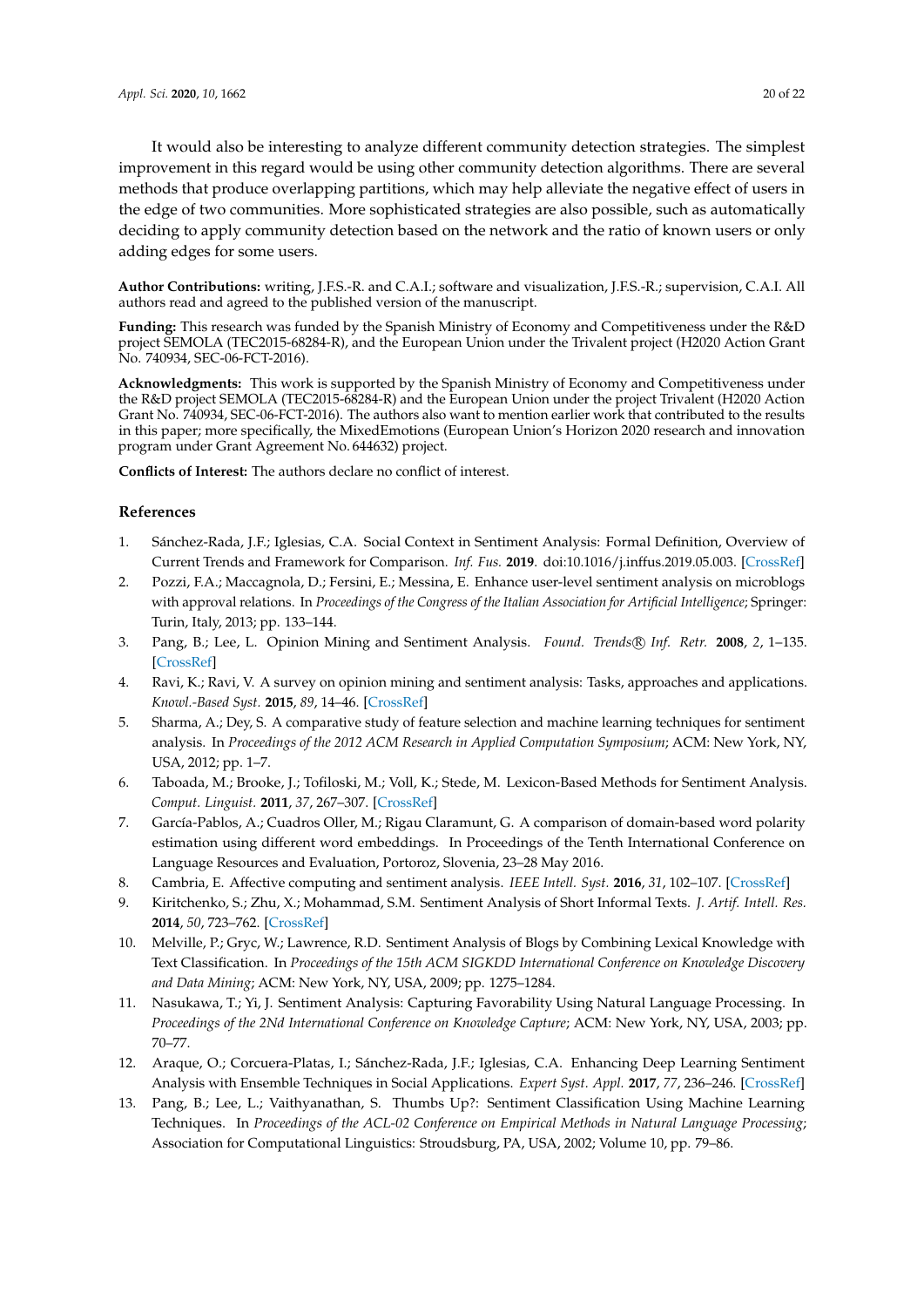- <span id="page-20-0"></span>14. Wang, S.; Manning, C.D. Baselines and Bigrams: Simple, Good Sentiment and Topic Classification. In *Proceedings of the 50th Annual Meeting of the Association for Computational Linguistics: Short Papers*; Association for Computational Linguistics: Stroudsburg, PA, USA, 2012; pp. 90–94; Volume 2.
- <span id="page-20-1"></span>15. Jiang, F.; Liu, Y.Q.; Luan, H.B.; Sun, J.S.; Zhu, X.; Zhang, M.; Ma, S.P. Microblog sentiment analysis with emoticon space model. *J. Comput. Sci. Technol.* **2015**, *30*, 1120–1129. [\[CrossRef\]](http://dx.doi.org/10.1007/s11390-015-1587-1)
- <span id="page-20-2"></span>16. Hogenboom, A.; Bal, D.; Frasincar, F.; Bal, M.; De Jong, F.; Kaymak, U. Exploiting Emoticons in Polarity Classification of Text. *J. Web Eng.* **2015**, *14*, 22–40.
- <span id="page-20-3"></span>17. Novak, P.K.; Smailović, J.; Sluban, B.; Mozetič, I. Sentiment of emojis. *PLoS ONE* 2015, 10, e0144296.
- <span id="page-20-4"></span>18. Collobert, R.; Weston, J.; Bottou, L.; Karlen, M.; Kavukcuoglu, K.; Kuksa, P. Natural language processing (almost) from scratch. *J. Mach. Learn. Res.* **2011**, *12*, 2493–2537.
- <span id="page-20-5"></span>19. Bengio, Y. Learning Deep Architectures for AI. *Found. Trends* R *Mach. Learn.* **2009**, *2*, 1–127. [\[CrossRef\]](http://dx.doi.org/10.1561/2200000006)
- <span id="page-20-6"></span>20. Marcus, G. Deep learning: A critical appraisal. *arXiv*, **2018**, arXiv:1801.00631.
- <span id="page-20-7"></span>21. Lipton, Z.C. The mythos of model interpretability. *arXiv* **2016**, arXiv:1606.03490.
- <span id="page-20-8"></span>22. Kim, Y. Convolutional neural networks for sentence classification. *arXiv* **2014**, arXiv:1408.5882.
- <span id="page-20-9"></span>23. Mikolov, T.; Chen, K.; Corrado, G.; Dean, J. Efficient estimation of word representations in vector space. *arXiv* **2013**, arXiv:1301.3781.
- <span id="page-20-10"></span>24. Otte, E.; Rousseau, R. Social network analysis: a powerful strategy, also for the information sciences. *J. Inf. Sci.* **2002**, *28*, 441–453. [\[CrossRef\]](http://dx.doi.org/10.1177/016555150202800601)
- <span id="page-20-11"></span>25. Sixto, J.; Almeida, A.; López-de Ipiña, D. Analysis of the Structured Information for Subjectivity Detection in Twitter. In Proceedings of the Transactions on Computational Collective Intelligence XXIX, Bristol, UK, 5–7 September 2018; pp. 163–181.
- <span id="page-20-12"></span>26. Hajian, B.; White, T. Modelling Influence in a Social Network: Metrics and Evaluation. In Proceedings of the 2011 IEEE Third International Conference on Privacy, Security, Risk and Trust and 2011 IEEE Third International Conference on Social Computing, Boston, MA, USA, 9–11 October 2011; pp. 497–500.
- <span id="page-20-13"></span>27. Noro, T.; Tokuda, T. Searching for Relevant Tweets Based on Topic-related User Activities. *J. Web Eng.* **2016**, *15*, 249–276.
- <span id="page-20-14"></span>28. Papadopoulos, S.; Kompatsiaris, Y.; Vakali, A.; Spyridonos, P. Community detection in social media. *Data Min. Knowl. Discov.* **2012**, *24*, 515–554. [\[CrossRef\]](http://dx.doi.org/10.1007/s10618-011-0224-z)
- <span id="page-20-15"></span>29. Deitrick, W.; Hu, W. Mutually Enhancing Community Detection and Sentiment Analysis on Twitter Networks. *J. Data Anal. Inf. Process.* **2013**, *01*, 19–29. [\[CrossRef\]](http://dx.doi.org/10.4236/jdaip.2013.13004)
- <span id="page-20-16"></span>30. Gao, B.; Berendt, B.; Clarke, D.; De Wolf, R.; Peetz, T.; Pierson, J.; Sayaf, R. Interactive grouping of friends in OSN: Towards online context management. In Proceedings of the 2012 IEEE 12th International Conference on Data Mining Workshops (ICDMW), Brussels, Belgium, 10 December 2012; pp. 555–562.
- <span id="page-20-17"></span>31. Orman, G.K.; Labatut, V.; Cherifi, H. Qualitative comparison of community detection algorithms. In Proceedings of the 2011 International Conference on Digital Information and Communication Technology and Its Applications, Bangkok, Thailand, 21–23 June 2011; pp. 265–279.
- <span id="page-20-18"></span>32. Tan, C.; Lee, L.; Tang, J.; Jiang, L.; Zhou, M.; Li, P. User-level Sentiment Analysis Incorporating Social Networks. In *Proceedings of the 17th ACM SIGKDD International Conference on Knowledge Discovery and Data Mining*; ACM: New York, NY, USA, 2011; pp. 1397–1405.
- <span id="page-20-19"></span>33. Hu, X.; Tang, L.; Tang, J.; Liu, H. Exploiting Social Relations for Sentiment Analysis in Microblogging. In *Proceedings of the Sixth ACM International Conference on Web Search and Data Mining*; ACM: New York, NY, USA, 2013; pp. 537–546.
- <span id="page-20-20"></span>34. Xiaomei, Z.; Jing, Y.; Jianpei, Z.; Hongyu, H. Microblog sentiment analysis with weak dependency connections. *Knowl.-Based Syst.* **2018**, *142*, 170–180. [\[CrossRef\]](http://dx.doi.org/10.1016/j.knosys.2017.11.035)
- <span id="page-20-21"></span>35. Wick, M.L.; Rohanimanesh, K.; Bellare, K.; Culotta, A.; McCallum, A. *SampleRank: Training Factor Graphs with Atomic Gradients*; ICML: Vienna, Austria, 2011, Volume 5, p. 1.
- <span id="page-20-22"></span>36. Blondel, V.D.; Guillaume, J.L.; Lambiotte, R.; Lefebvre, E. Fast unfolding of communities in large networks. *J. Stat. Mech.* **2008**, *2008*, P10008. [\[CrossRef\]](http://dx.doi.org/10.1088/1742-5468/2008/10/P10008)
- <span id="page-20-23"></span>37. Shamma, D.A.; Kennedy, L.; Churchill, E.F. Tweet the Debates: Understanding Community Annotation of Uncollected Sources. In *Proceedings of the First SIGMM Workshop on Social Media*; ACM: New York, NY, USA, 2009; pp. 3–10.